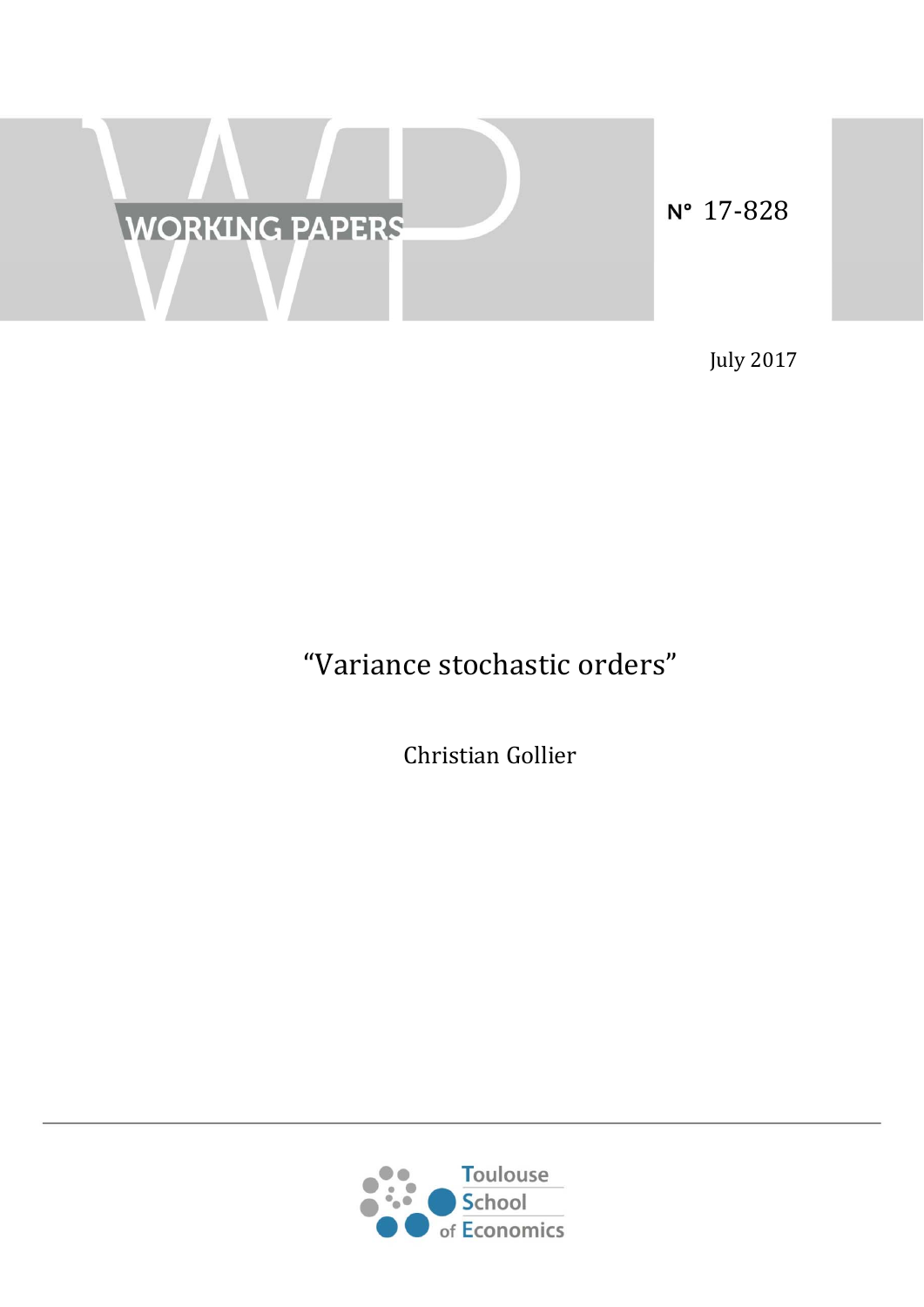# Variance stochastic orders

Christian Gollier Toulouse School of Economics, University of Toulouse-Capitole

July 6, 2017

#### **Abstract**

Suppose that the decision-maker is uncertain about the variance of the payoff of a gamble, and that this uncertainty comes from not knowing the number of zero-mean i.i.d. risks attached to the gamble. In this context, we show that any n-th degree increase in this variance risk reduces expected utility if and only if the sign of the 2n-th derivative of the utility function *u* is  $(-1)^{n+1}$ . Moreover, increasing the statistical concordance between the mean payoff of the gamble and the n-th degree riskiness of its variance reduces expected utility if and only if the sign of the  $2n + 1$  derivative of *u* is  $(-1)^{n+1}$ . These results generalize the theory of risk apportionment developed by Eeckhoudt and Schlesinger (2006), and is useful to better understand the impact of stochastic volatility on welfare and asset prices.

*Keywords*: Long-run risk, stochastic dominance, prudence, temperance, stochastic volatility, risk apportionment.

*JEL codes*: D81

*Acknowledgement:* I acknowledge funding from the chair SCOR and FDIR at TSE. I also gratefully acknowledge the hospitality of the Economics Department of the University College London where the first version of this paper was written.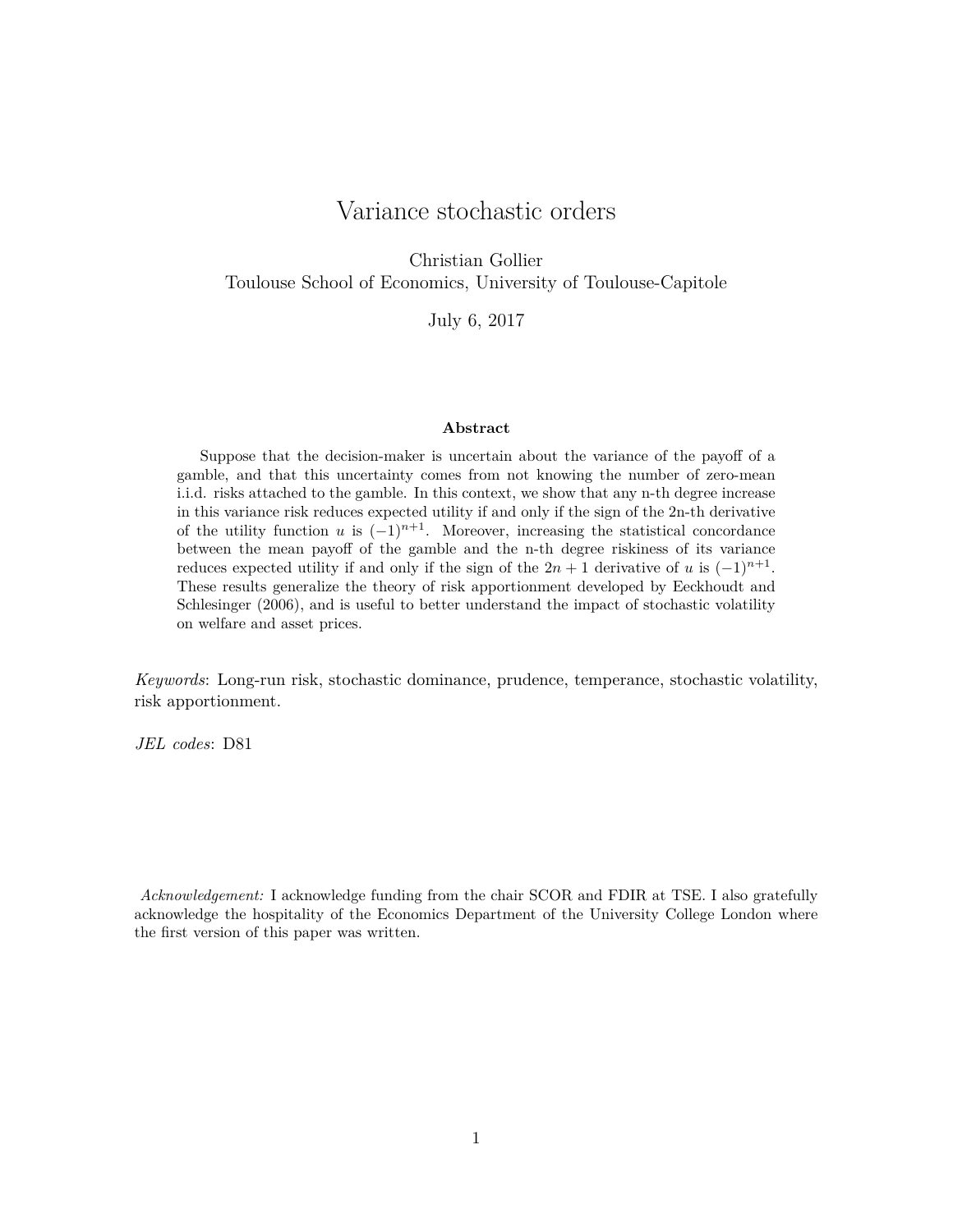## **1 Introduction**

Suppose that the variance of the payoff of an asset is uncertain. How does this uncertainty affect the attitude towards this asset? More generally, how does a shift in the distribution of this variance influence expected utility? In this paper, we build a theory of stochastic dominance on variance that is based on the seminal work of Eeckhoudt and Schlesinger (2006) who raised the following question: Do you prefer to bear a zero-mean risk for sure, or two independent and identically distributed zero-mean risks with probability 1*/*2? They showed that shifting from the first risk context to the second one is an example of fourth degree risk increase as defined by Ekern (1980), in the sense that it is perceived as undesirable by any von Neumann-Morgenstern individual with a negative fourth derivative of the utility function, a condition coined as "temperance" in decision theory (Kimball (1993), Gollier and Pratt (1996)). We generalize this result by showing that any Rothschild-Stiglitz increase in risk in the number of zero-mean risks attached to the gamble reduces expected utility if and only if  $u^{(4)}$  is negative. In other words, in this context of additive i.i.d. risks, temperant people dislike increasing variance risk.

The role of putting risk on risk has emerged has an important research object over the last decade or so. For example, Weitzman (2007) has shown that the uncertainty surrounding the variance of the growth rate of consumption can have a first-order impact on welfare and asset prices. Using a Bayesian approach, he assumed an inverted gamma posterior distribution for the variance of the growth rate and consumption, which implies a Student-*t* distribution for log consumption. This yields an unbounded risk premium at equilibrium, under constant relative risk aversion (CRRA). This is an extreme illustration of our result, since constant relative aversion implies temperance, and the Student-*t* has fatter tails, a necessary condition for a 4th degree risk increase. This is also related to the literature on long-run risk pioneered by Bansal and Yaron (2004), in which the variance of the growth rate of consumption is subject to persistent stochastic shocks. In the discounted expected utility model, this positively affects the systematic long-term risk premium under temperance, as shown in Gollier (2017).

In the spirit of Eeckhoudt and Schlesinger (2006), Eeckhoudt et al. (2009), Crainich et al. (2013), Ebert (2013) and Deck and Schlesinger (2014), we systematize the risk apportionment approach by considering other classes of changes in distribution of variance. Following Ekern (1980), we say that a random variable  $\tilde{x}$  undergoes a n-th degree increase in risk if and only if it reduces the expectation of  $f(\tilde{x})$  for all real-valued functions  $f$  such that  $(-1)^n f^{(n)}$  is negative. Cases  $n = 1$  and  $n = 2$  correspond respectively to first-degree stochastic dominance and Rothschild-Stiglitz increases in risk. A n-th degree risk increase in  $\tilde{x}$  does noth affect its  $(n-1)$  first moments. It raises its n-th moment if *n* is even, and it reduces it when *n* is odd. We show that a n-th degree increase in the variance risk generates a  $(2n)$ th degree increase in consumption risk if *n* is even. The opposite result holds when *n* is an odd number. For example, an increase in downside (i.e., third degree) risk in variance yields a sixth degree reduction in consumption risk, which increases expected utility if the sixth derivative of the utility function is negative, as in the CRRA case.

An interesting feature of this property comes from the possibility to use it recursively. For example, suppose that the uncertainty affecting the variance  $\tilde{v}$  of a gamble is measured by the variance of  $\tilde{v}$ , and that this object is itself uncertain. Performing a second degree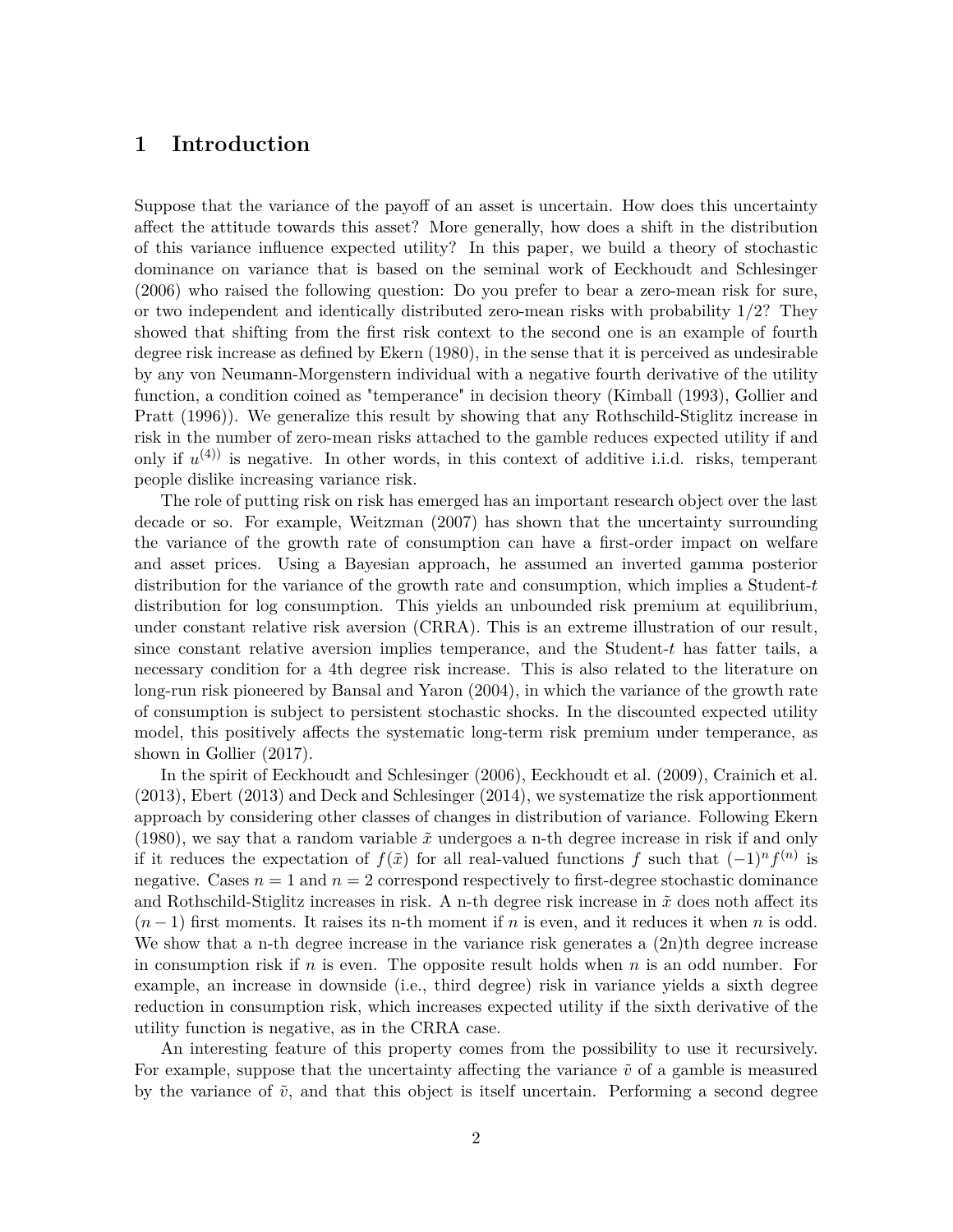risk increase on the variance of  $\tilde{v}$  generates a fourth degree increase in the risk affecting  $\tilde{v}$ , and thereby a eighth degree increase in consumption risk. This "vol-of-vol" type of model exists in the asset pricing literature. For example, the standard long-run risk model with an AR(1) stochastic volatility generates a deterministic term structure of risk premia, which is counterfactual. To solve this problem, Bollerslev et al. (2009), Tauchen (2011) and Drechsler and Yaron (2011) introduced some uncertainty on the volatility of the volatility to generate a time-varying variance premium as observed on financial markets. Our result indicates that on top of these time variations of the equilibrium price of risk, this new ingredient generates the additional result to raise the expected premium if and only if the eighth derivative of the utility function of the representative agent is negative, which is the case under constant relative risk aversion.

Observe that all those findings provide a new characterization of the  $(2n)$ <sup>th</sup> derivatives of the utility function, leaving odd derivatives aside. Eeckhoudt and Schlesinger (2006) explored a road to characterize odd derivatives by combining zero-mean risks with sure losses. For example, they showed that shifting a zero-mean risk from a low income state to an equally likely larger income state raises expected utility when the third derivative of the utility function is positive, i.e., when the individual is prudent. To generalize this result, we use the concept of increasing concordance between two random variables, as introduced in economics by Epstein and Tanny (1980) and Tchen (1980). This concept is stronger than the linear concept of increasing correlation, and it preserves the marginal distributions of the two random variables. In this paper, we show that increasing the concordance between the background income and the number of zero-mean risks of the gamble increases expected utility if and only if the individual is prudent. In other words, it generates a third degree reduction in the consumption risk. This is linked to the result by Tinang (2017) who introduced a negative correlation between the shock on the trend and the shock on the volatility of consumption growth. From our analysis, the third degree risk increase that it generates should raise the risk premium, because CRRA individuals are prudent.<sup>1</sup>

We generalize this finding by showing that increasing concordance between background income and the n-th degree riskiness of the variance of the gamble yields a  $(2n+1)$ th degree change in consumption risk. Therefore, we obtain a complete characterization of all even and odd derivatives of the utility function by considering various changes in the distribution of the variance of the lottery under consideration and in its correlation with the background income.

The paper is structured as follows. In Section 2, we characterize the impact of increasing the n-th degree riskiness of the variance of consumption on expected utility. This impact is univocally linked to the sign of the successive even derivatives of the utility function. We characterize the impact of increasing the statistical relationship between the mean and the n-th degree riskiness of the variance of consumption in Section 3. This impact is univocally linked to the sign of the successive odd derivatives of the utility function. Section 4 is devoted to the implications of these results for asset pricing in a simple two-date Lucas tree

<sup>&</sup>lt;sup>1</sup>The important contribution of Tinang  $(2017)$  is to show that the persistence of these correlated shocks makes the term structure of equity premia increasing, as observed on financial markets. This persistence generates a concordance between mean consumption and its variance that is increasing with maturity. Thus, the positive effect of the positive concordance is magnified for longer maturity, thereby contributing to the upward slope of the term structure. We emphasize that this effect is possible only because of the fact that power utility functions that are concave all have a positive third derivative.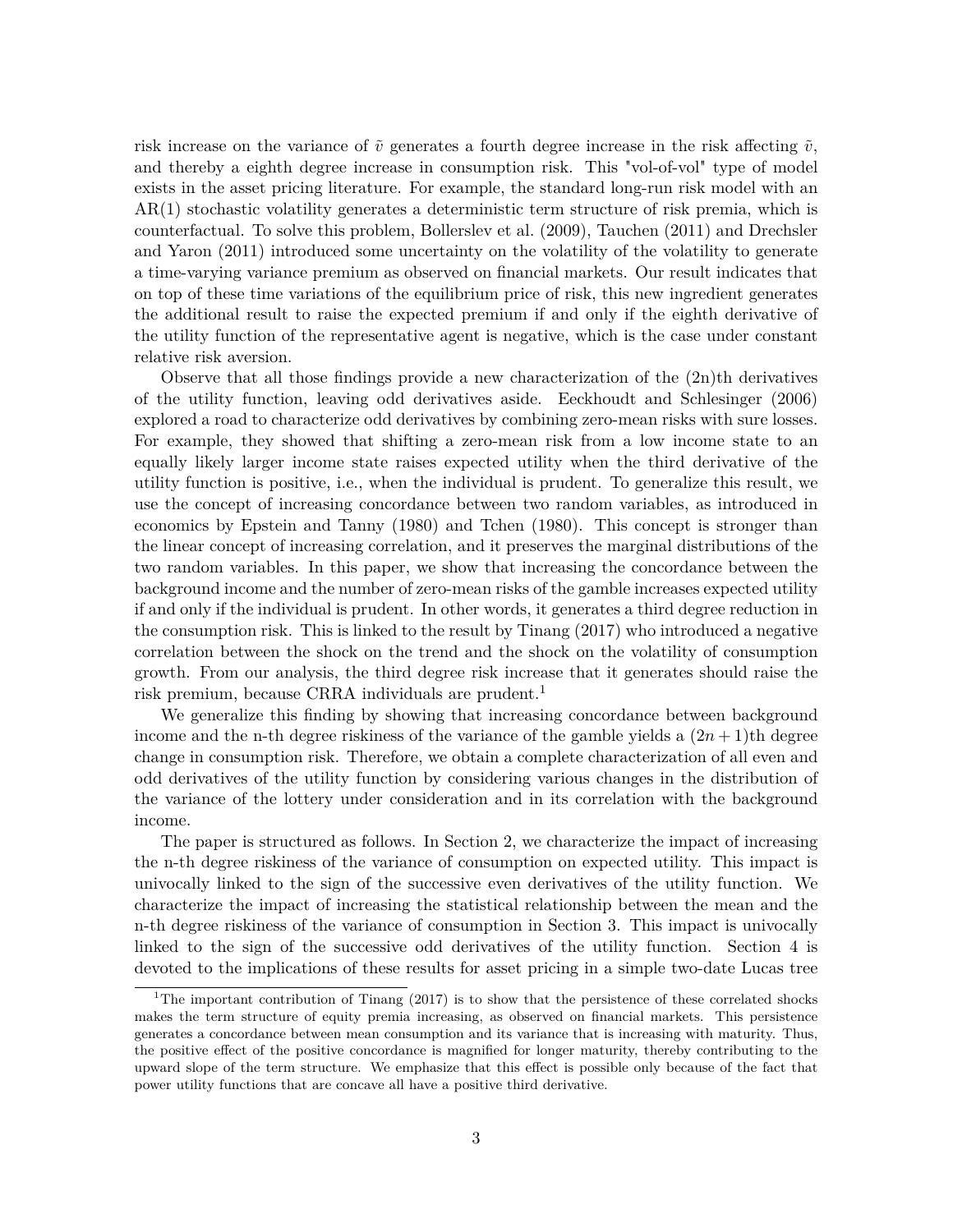economy. In the last section, we warn the reader that our results cannot easily be extended to a multiplicative framework for the variance risk.

## **2 N-th degree risk increase in variance**

Let us first define a n-th degree risk increase. Consider a pair  $(\tilde{v}_1, \tilde{v}_2)$  of random variables characterized by cumulative distribution functions (*P*1*, P*2) whose supports are bounded above by *V*. To any cdf  $P_i = P_i^0$ , we can associate a set of functions  $(P_i^2, P_i^3, \ldots)$  that are defined recursively as follows:  $\forall v \leq V$ :

$$
P_i^n(v) = \int^v P_i^{n-1}(t)dt.
$$
 (1)

**Definition 1.** *(Ekern (1980))*  $\tilde{v}_2$  *has more n-th degree risk than*  $\tilde{v}_1$  *if and only if* 

$$
P_2^k(V) = P_1^k(V) \quad \text{for } k = 1, 2, ..., n,
$$
\n(2)

$$
P_2^n(v) \ge P_1^n(v) \quad \text{for all } v \le V. \tag{3}
$$

A n-th degree risk reduction is defined in the same way, with a reversed inequality in (3). Equation (2) means that the first  $n-1$  moments of  $\tilde{v}$  are unaffected by the change in distribution, whereas equation (3) implies that the *n*th moment of  $\tilde{v}$  is increased (decreased) if *n* is even (odd). Ekern (1980) demonstrated that  $\tilde{v}_2$  has more n-th degree risk than  $\tilde{v}_1$  if and only if  $Ef(\tilde{v}_2)$  is smaller than  $Ef(\tilde{v}_1)$  for all functions *f* such that  $(-1)^n f^{(n)} \leq 0$ , where  $f^{(n)}$  denotes the n-th order derivative of  $f$ .

We consider an individual whose preferences under risk can be represented by a von Neumann-Morgenstern utility function *u*. The final consumption of the agent is given by

$$
\tilde{c} = \tilde{c}^* + \tilde{x}_{\tilde{v}},\tag{4}
$$

where  $\tilde{x}_{\tilde{v}}$  is a zero-mean risk. We assume that, conditional to *v*,  $\tilde{x}_v$  is the sum of *v* independent risks:

$$
\tilde{x}_v = \sum_{i=1}^v \tilde{\varepsilon}_i. \tag{5}
$$

We assume that  $(\tilde{\varepsilon}_1, \tilde{\varepsilon}_2, \ldots)$  is a set of i.i.d. zero-mean random variables that are distributed as  $\tilde{\varepsilon}$ . We assume that  $E\tilde{\varepsilon} = 0$  and that  $E\tilde{\varepsilon}^2 = 1$ , so that *v* can be interpreted as the variance of risk  $\tilde{x}_v$ . Random variable  $\tilde{v}$  has its support in N, and that it is bounded above by *V*. In this section, we also assume that  $\tilde{c}^*, \tilde{\varepsilon}$  and  $\tilde{v}$  are statistically independent. In this section, we are interested in determining the impact of a change in distribution of variance  $\tilde{v}$  on expected utility. The key result of this section is given in the next proposition, whose proof is relegated to the Appendix.

**Proposition 1.** Suppose that  $u$  is  $2n$  times differentiable and that  $\tilde{c}^*$  and  $\tilde{v}$  are independent. *Any n-th degree risk increase in the variance*  $\tilde{v}$  *of lottery*  $\tilde{x}_{\tilde{v}}$  *reduces (raises) expected utility if* and only if  $(-1)^n u^{(2n)}$  is negative (positive). It yields a 2n-th degree risk increase (reduction)  $\int$ *in*  $\tilde{c}$  *if*  $n$  *is even (odd).*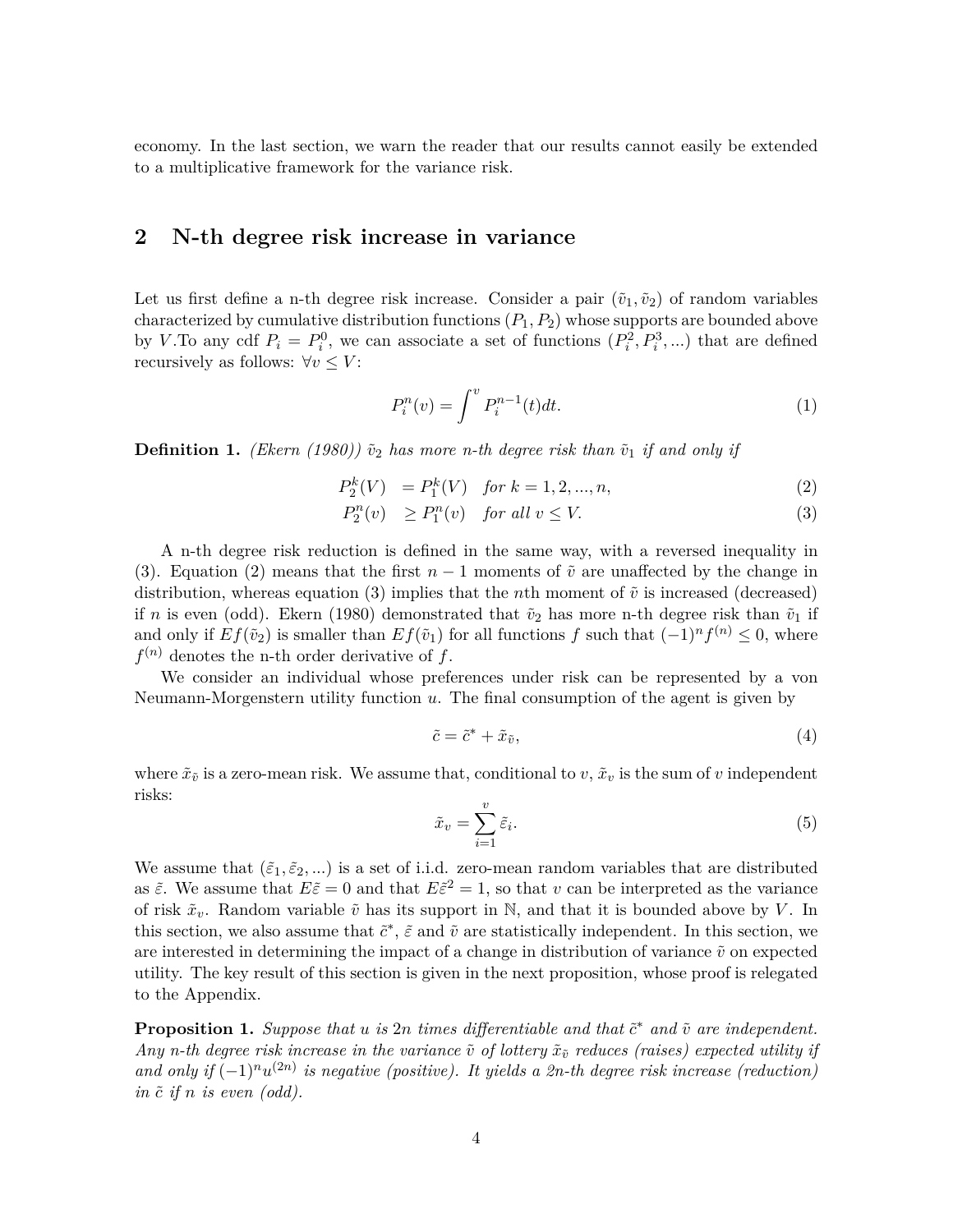The simplest illustration of Proposition 1 is obtained for  $n = 1$ . A first degree increase in risk of  $\tilde{v}$  transfers some probability mass from high variance levels to lower ones. Proposition 1 states that risk-averse individuals like any such first degree increase in risk in variance  $\tilde{v}$ , because it yields a second degree risk reduction in consumption.

The case  $n = 2$  is more interesting. The simplest illustration of this case is when  $\tilde{v}$  is initially certain, and then becomes uncertain with the same mean. Because this is obviously a second degree risk increase in variance, Proposition 1 states that expected utility is reduced by this shift in the distribution of  $\tilde{v}$  if and only if the fourth derivative of the utility function is negative. Eeckhoudt and Schlesinger (2006) provide some illustrations of this result in their section on temperance and on risk apportionment of order 4, by assuming that  $\tilde{v}$  can take value in set  $\{0, 1, 2\}$ , with some stringent restrictions on probabilities. Our proposition generalizes this result to any second degree risk increase in the distribution of variance  $\tilde{v}$ . Suppose for example that the distribution of  $\tilde{v}$  shifts from  $(1, 1/2; 2, 1/2)$  to  $(1, 3/4; 3, 1/4)$ , which is an example of a second degree risk increase in variance that is not covered by Eeckhoudt and Schlesinger (2006). If  $\tilde{\varepsilon}$  takes value  $-1$  or  $+1$  with equal probabilities and if  $\tilde{c}^* = 3$  with certainty, Table 1 describes the initial and final distributions of consumption. The first three moments of  $\tilde{c}$  are unaffected by the change in distribution, but the fourth moment is increased. Expected utility is decreased (increased) by it if  $u^{(4)}$  is negative (positive).

We now turn to the case  $n = 3$ . As explained by Eeckhoudt and Schlesinger (2006), a third degree risk increase can be obtained by transferring a zero-mean risk *η*˜ from a high outcome to a lower outcome with the same probability. Suppose for example that the variance  $\tilde{v}$  is initially distributed as  $(1, 1/2; 2 + \tilde{\eta}, 1/2)$ . Shifting this white noise from the high variance level to the lower one yields the new distribution  $\tilde{v} \sim (1 + \tilde{\eta}, 1/2; 2, 1/2)$ . This shift does not change the mean and the variance of  $\tilde{v}$ , but it reduces its skewness. This is an example of third degree risk increase in the variance. For example, if  $\tilde{\eta}$  takes value  $-1$  or  $+1$  with equal probabilities, the probability distribution of the number  $\tilde{v}$  of zero-mean risks in  $\tilde{x}_{\tilde{v}}$  shifts from  $(1,3/4;3,1/4)$  to  $(0,1/4;2,3/4)$ . Proposition 1 tells us that this third degree increase in variance risk generates a sixth degree reduction in consumption risk. Therefore, it raises expected utility when the sixth derivative of the utility function is negative. Table 2 describes the initial and final distributions of consumption when  $\tilde{c}^* = 3$  and  $\tilde{\varepsilon}$  takes value  $-1$  and  $+1$ with equal probabilities.

We can pursue this exploration to the fourth order, this time by using Proposition 1 recursively. This can be done by assuming that the variance  $\tilde{v}$  is itself the sum of an uncertain number of i.i.d. zero-mean risks. More precisely, suppose that  $\tilde{v}$  is distributed as

$$
\tilde{v} = \tilde{v}^* + \tilde{y}_{\tilde{\theta}}, \qquad \text{with } \tilde{y}_{\theta} = \sum_{i=1}^{\theta} \tilde{\eta}_i,
$$
\n
$$
\tag{6}
$$

where  $(\tilde{\eta}, \tilde{\eta}_1, \tilde{\eta}_2, \ldots)$  are i.i.d. with  $E\tilde{\eta} = 0$  and  $\tilde{\eta}^2 = 1$ ,  $(\tilde{c}^*, \tilde{v}^*, \tilde{\varepsilon}, \tilde{\eta}, \tilde{\theta})$  are independent random variables, and  $\tilde{v}$  and  $\theta$  have their support in N. Suppose that *n* is an even number. Then, applying Proposition 1 to  $\tilde{v}$  rather than to  $\tilde{c}$  implies that a n-th degree risk increase in the variance  $\theta$  of the variance  $\tilde{v}$  of lottery  $\tilde{x}_{\tilde{v}}$  yields a 2n-th degree risk increase in  $\tilde{v}$ . Applying Proposition 1 again yields a 4n-th degree risk increase in lottery  $\tilde{x}_{\tilde{v}}$ . This has a negative impact on expected utility if  $u^{(4n)}$  is negative. This result is restated as follows.

**Proposition 2.** *Suppose that consumption satisfies equations (4), (5) and (6), and that u is*  $4n$  *times differentiable. Any n-th degree risk increase in the variance*  $\tilde{\eta}$  *of the variance*  $\tilde{v}$  *of*  $\tilde{c}$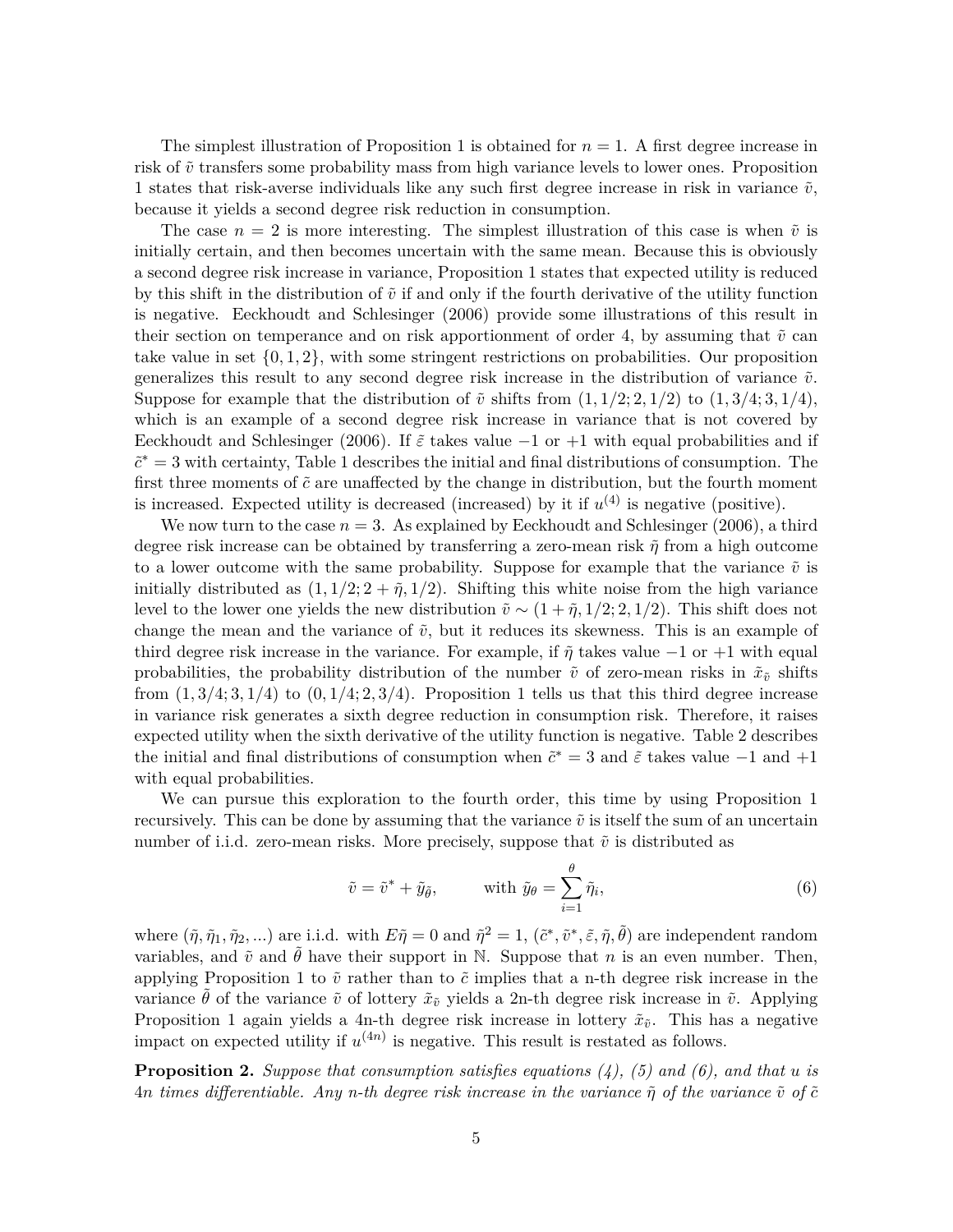*reduces (raises) the expected utility*  $Eu(\tilde{c})$  *if and only if*  $(-1)^n u^{(4n)}$  *is negative (positive).* It *yields a*  $4n$ *-th degree risk increase (reduction) in*  $\tilde{c}$  *if*  $n$  *is even (odd).* 

We hereafter illustrate this result in the case of  $n = 2$ , which corresponds to the case of increasing the volatility of the volatility. The role of this "vol-of-vol" in asset pricing is examined by Bollerslev et al. (2009), Tauchen (2011) and Drechsler and Yaron (2011). Suppose that both  $\tilde{\varepsilon}$  and  $\tilde{\eta}$  take value −1 or +1 with equal probabilities, and that  $\tilde{c}^*$  and  $\tilde{v}^*$ take respectively value 4 and 2 with certainty. Finally, suppose that the initial distribution of  $\theta$  is degenerated at 1, and that it undergoes a second degree risk increase to  $(0, 1/2; 2, 1/2)$ . This implies that the distribution of  $\tilde{v}$  shifts from  $(1, 1/2; 3, 1/2)$  to  $(0, 1/8; 2, 3/4; 4, 1/8)$ , which is indeed a fourth degree risk increase in the variance of  $\tilde{c}$ . Table 3 describes the 8th degree increase in risk in consumption  $\tilde{c}$  that it generates. It reduces expected utility when the eighth derivative of the utility function is negative. The first seven moments of the two distributions are identical, but the 8th moment is increased by the shift in distribution.

# **3 More concordance between income and the n-th degree riskiness in variance**

In the previous section, we assumed that the conditional mean income  $\tilde{c}^*$  is independent of the conditional variance  $\tilde{v}$  of  $\tilde{x}_{\tilde{v}}$ . In this section, we allow for some statistical dependence between  $\tilde{c}^*$  and  $\tilde{v}$ . More precisely, we are interested in determining the impact on expected utility of an increase in concordance between  $\tilde{c}^*$  and the n-th degree riskiness of  $\tilde{v}$ . We show that signing this effect is linked to the sign of the odd derivatives of *u*. Because the previous section characterized the even derivatives of *u*, this section completes the characterization of the sign of the successive derivatives of the utility function.

As in the previous section, suppose that consumption  $\tilde{c}$  is governed by equations (4) and (5), but we relax the assumption that income  $\tilde{c}^*$  and variance  $\tilde{v}$  are independent. Suppose that  $\tilde{v}$  is related to  $\tilde{c}^*$  only through some random variable  $\tilde{z}$ . Suppose also that  $\tilde{v}|z$  can be ordered according to the n-th degree risk order, for some  $n \in \mathbb{N}_0$ . This means that for all  $z_1$ and  $z_2$  in the support of  $\tilde{z}$ , we have that

$$
z_2 > z_1 \qquad \Rightarrow \qquad \tilde{v}|z_2 \text{ is a n-th degree risk increase of } \tilde{v}|z_1. \tag{7}
$$

Thus,  $z$  can be interpreted as an index of n-th degree riskiness of  $\tilde{v}$ . In the following definition, we use the concept of increasing concordance introduced in economics by Epstein and Tanny (1980), Tchen (1980) and Atkinson and Bourguignon (1982). If *F* and *G* represent respectively the initial and final joint probability distribution of  $(\tilde{c}^*, \tilde{z})$ , an increase in concordance between these two random variables prevails if and only if  $G(c^*, z)$  is larger than  $F(c^*, z)$  for all  $(c^*, z)$  in the support of  $(\tilde{c}^*, \tilde{z})$ , assuming that the marginal distributions are unchanged. More intuitively, any increase in concordance between  $\tilde{c}^*$  and  $\tilde{z}$  can be constructed by a sequence of simple marginal-preserving transfers of probability masses as described in Figure 1.

**Definition 2.** We say that the concordance between mean income  $\tilde{c}^*$  and the n-th degree risk *in variance*  $\tilde{v}$  *is increased if condition (7) is satisfied and*  $(\tilde{c}^*, \tilde{z})$  *becomes more concordant.*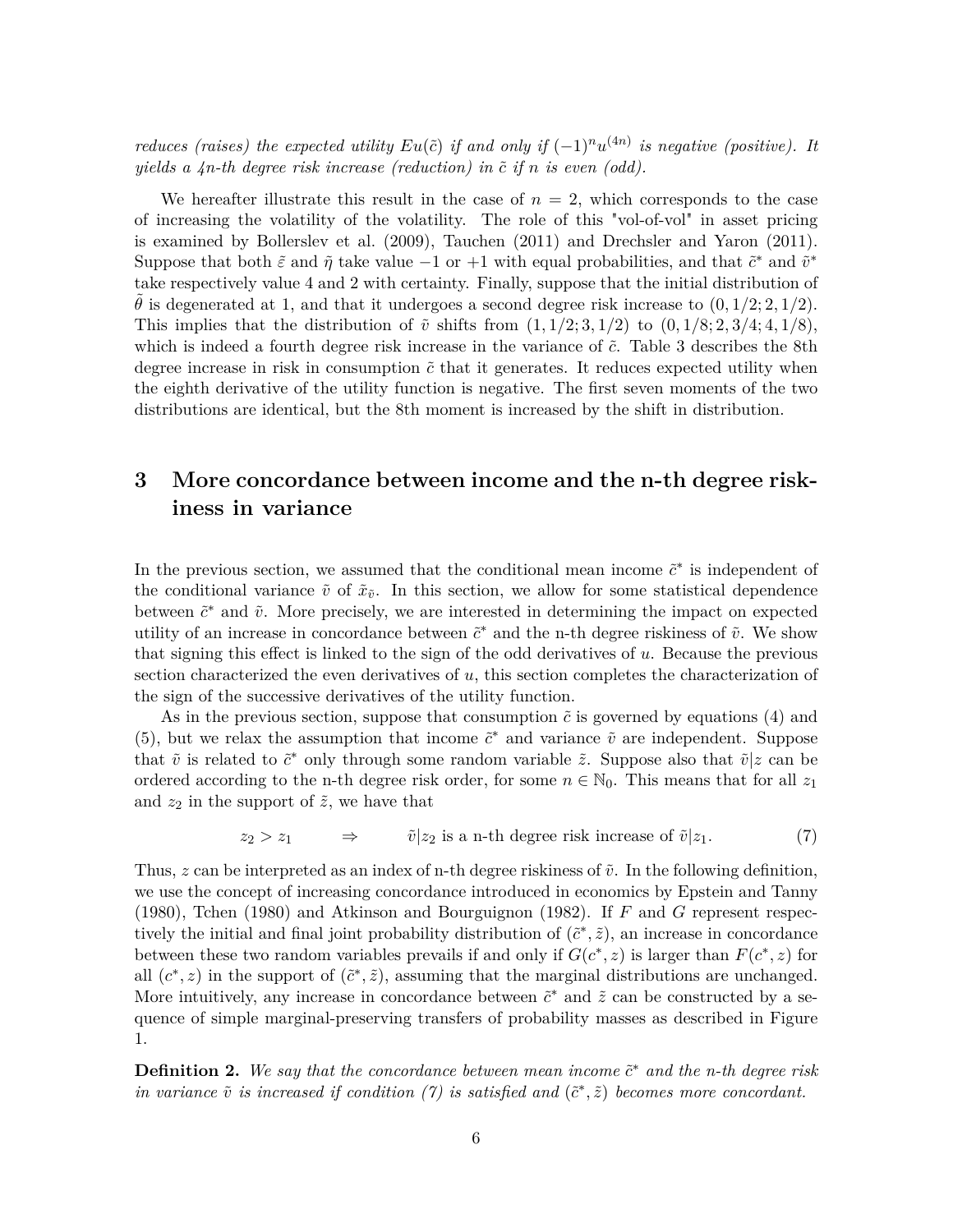

Figure 1: A simple increase in concordance in mean consumption  $\tilde{c}^*$  and the index  $\tilde{z}$  of the n-th degree riskiness of variance  $\tilde{v}$  expressed as two symmetric transfers of probability mass in the support of this pair of random variables.

Let us now define function *m* as follows:

$$
m(c^*, z) = E[u(c^* + \tilde{x}_{\tilde{v}})|z].
$$
\n(8)

This implies that

$$
Eu\left(\tilde{c}^* + \tilde{x}_{\tilde{v}}\right) = Em\left(\tilde{c}^*, \tilde{z}\right). \tag{9}
$$

As is intuitive from the way simple increases in concordance are built, we know from Epstein and Tanny (1980) that any increase in concordance in  $(\tilde{c}^*, \tilde{z})$  raises the expectation of *m* if and only if *m* is supermodular. This is true iff

$$
m'(c^*, z) = E[u'(c^* + \tilde{x}_{\tilde{v}})|z].
$$
\n(10)

is increasing in *z*. Thus, the problem simplifies to determining the condition under which a n-th degree risk increase in the variance  $\tilde{v}$  raises expected marginal utility. Proposition 1 tells us that this is the case if and only if the  $(-1)^n u^{(2n+1)}$  is positive. This demonstrates the following result.

**Proposition 3.** Suppose that  $u$  is  $2n + 1$  times differentiable. Any increase in concordance *between the mean income*  $\tilde{c}^*$  *and the n-th degree risk in variance*  $\tilde{v}$  *raises (reduces) the expected utility if and only if*  $(-1)^n u^{(2n+1)}$  *is positive (negative). It yields a*  $(2n+1)$ *-th degree risk reduction (increase) in*  $\tilde{c}$  *if*  $n$  *is even (odd).* 

The case  $n = 1$  arises when states with larger mean incomes  $c^*$  are associated to firstdegree stochastically deteriorated distributions of variance  $\tilde{v}$ . A simple illustration of this case is the risk apportionment of order 3, as defined by Eeckhoudt and Schlesinger  $(2006).$ <sup>2</sup> Using Figure 1, this is a case in which  $c_1^*$  and  $c_2^* > c_1^*$  are the only two possible mean consumption levels and are equally likely. Moreover, the distribution of the conditional variance  $\tilde{v}$  | *z* takes

 $2$ This case was examined earlier by Eeckhoudt et al. (1995).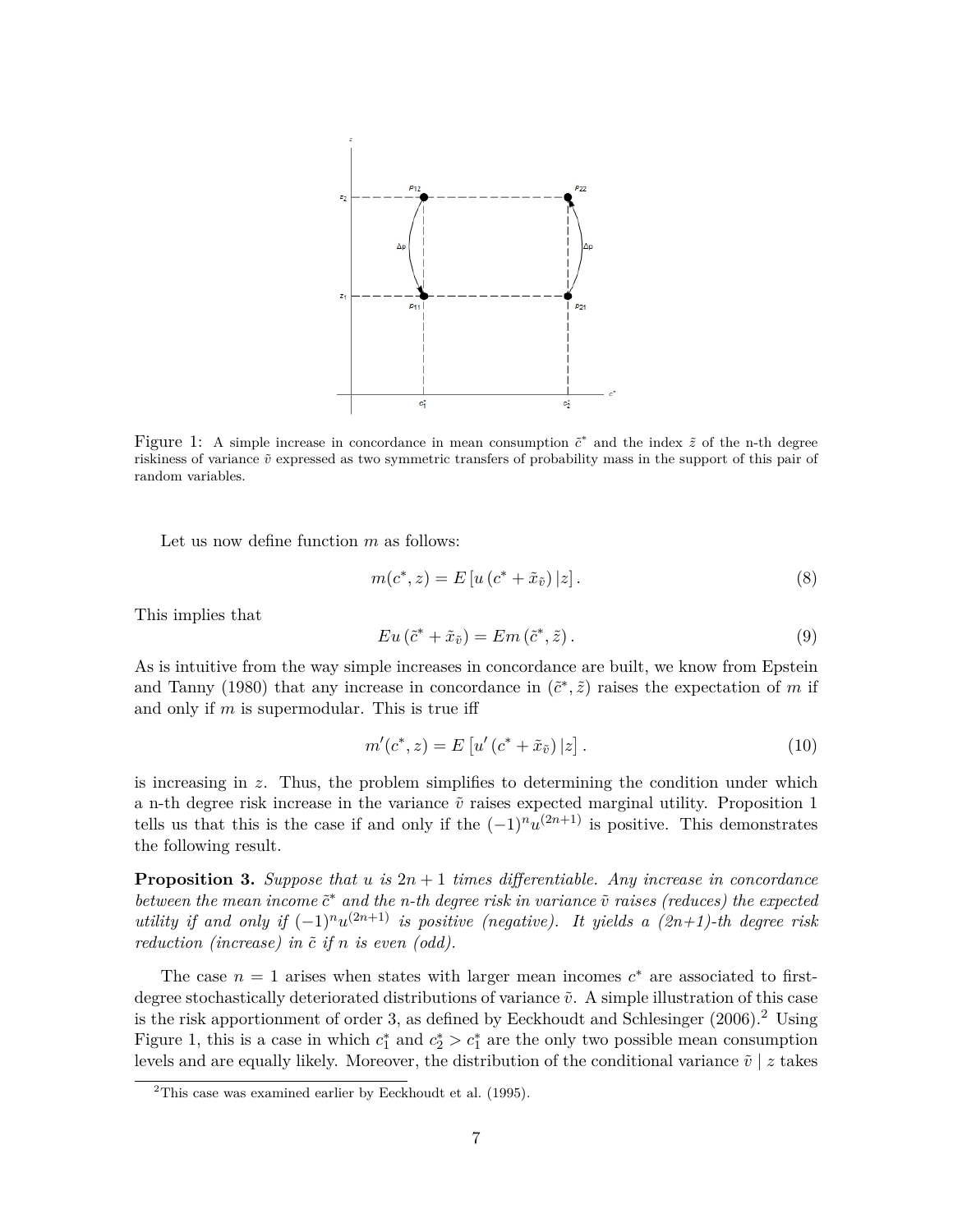value  $1 - z$  with certainty. This obviously implies that an increase in z yields a first-degree stochastic deterioration in the distribution of  $\tilde{v}$  | *z*. Initially, both  $\tilde{z}$  |  $c_1^*$  and  $\tilde{z}$  |  $c_2^*$  are degenerated, respectively at values  $z = 1$  and  $z = 0$ . These two degenerated distributions are switched under the new joint distribution, which indeed illustrates an increased concordance. In words, this corresponds to the transfer of a zero-mean risk from a high income level  $c_2^*$  to the lower income level  $c_1^*$ . Proposition 3 tells us that this generates a third degree increase in consumption risk, which is disliked if the third derivative of *u* is positive.

In order to illustrate the generality of Proposition 3, let us consider a more sophisticated application of the case  $n = 1$  where  $\tilde{c}^*$  is not uniformly distributed and  $\tilde{z} \mid c^*$  is not degenerated as in the risk apportionment of order 3. Suppose that the marginal distributions of  $\tilde{c}^*$ and  $\tilde{z}$  are respectively  $(1, 1/3; 2, 2/3)$  and  $(0, 1/2; 1, 1/2)$ . Suppose also that  $\tilde{v} \mid z = 1 - z$  as in the previous example. Initially,  $\tilde{c}^*$  and  $\tilde{z}$  are independent. They are then made positively concordant by shifting a probability mass  $\Delta p = 1/6$  as in Figure 1. This increase in concordance between mean income and the first degree riskiness of variance  $\tilde{v}$  also implies a third degree increase in consumption risk, as described in Table 4.

We now provide an illustration of Proposition 3 in case  $n = 2$ . This is a case in which higher mean income levels are associated with a riskier variance in the sense of Rothschild and Stiglitz. Suppose for example that  $\tilde{c}^*$  and  $\tilde{z}$  can take two values, 2 or 3, with equal probabilities. Suppose also that  $\tilde{v} \mid z = 2$  equals 1 with certainty, whereas  $\tilde{v} \mid z = 3$  takes value 0 or 2 with equal probabilities. Initially, the mean income  $\tilde{c}^*$  and the index  $\tilde{z}$  of riskiness of the variance are independent. This joint distribution is shifted to make  $\tilde{c}^*$  and  $\tilde{z}$  perfectly correlated, an example of increased concordance between mean income and the second degree riskiness of the variance. This shift in distribution is described in Figure 5. From Proposition 3, we know that this implies a fifth degree reduction in consumption risk, as described in Table 5. In fact, the four first moment of  $\tilde{c}$  are unaffected by the increased concordance, but the fifth moment is increased. People with a positive fifth derivative of their utility function like this.

#### **4 Variance stochastic orders and asset pricing**

Our results have useful immediate consequences for asset pricing in the discounted expected utility framework, as we show in this section. Consider a simple two-date Lucas tree economy with a representative agent who consumes  $c_0$  today and  $\tilde{c} = \tilde{c}^* + \tilde{x}_{\tilde{v}}$  in the future. This yields a lifetime utility equaling

$$
u_0(c_0) + Eu_1(\tilde{c}), \t\t(11)
$$

where  $u_0$  and  $u_1$  are two increasing utility functions. An investment opportunity arises today that would generate a net benefit  $\tilde{b} = \tilde{\xi}g(\tilde{c})$  dollars in the future per dollar invested today. We assume that  $\tilde{\xi}$  and  $\tilde{c}$  are independent, that  $E\tilde{\xi}$  equals one, and that *g* is a real-valued function. The marginal willingness to pay for this investment equals

$$
P(g) = \frac{E\tilde{b}u_1'(\tilde{c})}{u_0'(c_0)} = \frac{Ef(\tilde{c})}{u_0'(c_0)},
$$
\n(12)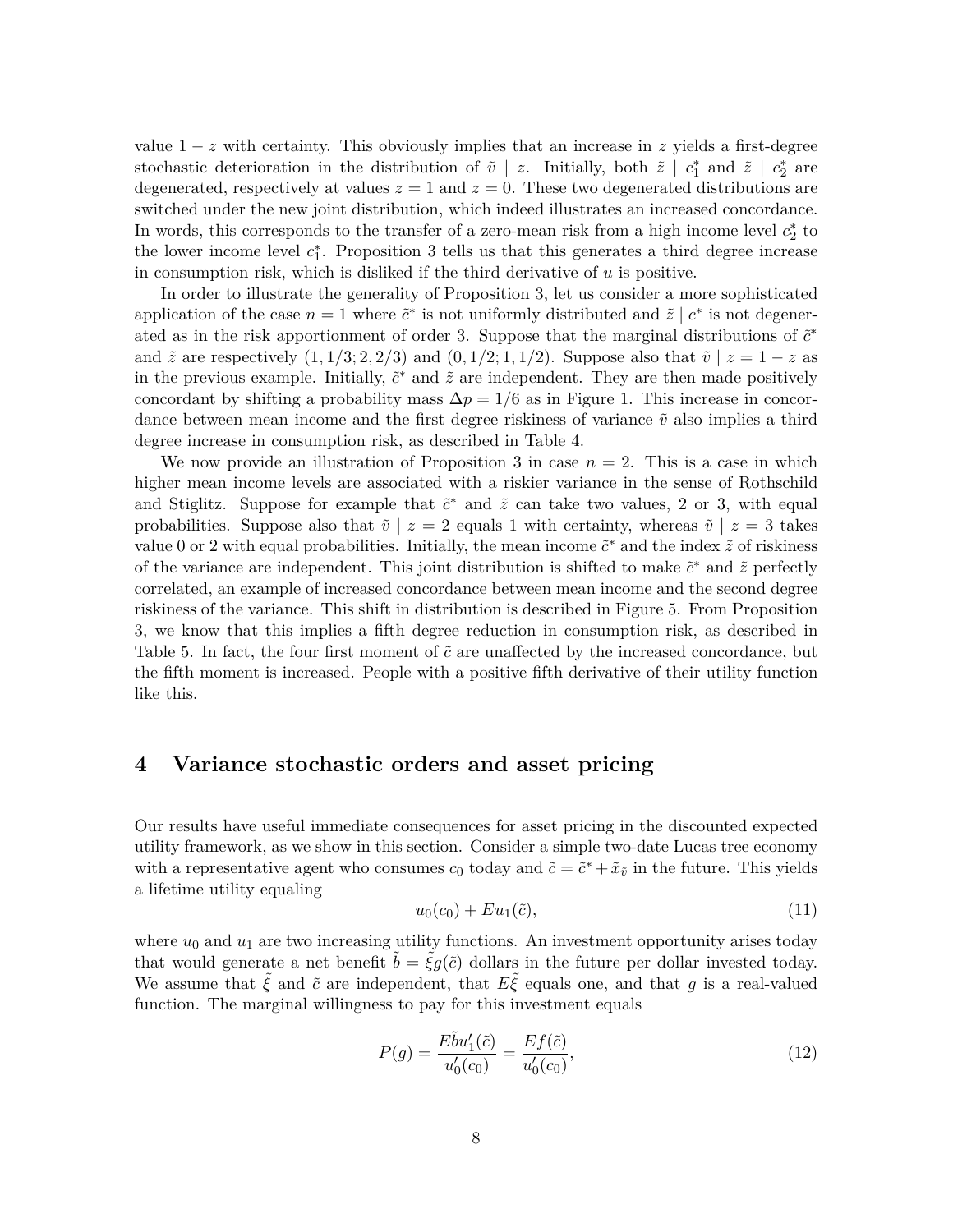$f(c) = g(c)u'_1$  $(c)$ . (13)

*P*(*g*) can also be interpreted as the equilibrium price of the asset that delivers  $\tilde{b} = \tilde{\xi}g(\tilde{c})$  in the future. Equation (12) is the standard asset pricing formula of the consumption-based CAPM, with a price kernel  $u'_1(c)/u'_0(c_0)$ .

We are interested in determining the effect of the uncertain variance – which is usually referred to as stochastic volatility in the asset pricing literature – of future consumption on the equilibrium price of assets. The results presented in this section are direct consequences of propositions 1 and 3 when applied to equation (12). Let first examine the case of the risk-free asset that is characterized by  $\tilde{b} = g(.) = 1$ . The interest rate is defined as  $r_f = -\log(P(1)),$ and is inversely related to the equilibrium price *P*.

**Proposition 4.** Suppose that the future consumption  $\tilde{c}$  of the representative agent satisfies *the additive structure (4) and (5). Suppose also that the successive derivatives of the utility function u*<sup>1</sup> *alternate in sign in the relevant domain of future consumption. If n is even (odd), then*

- Assuming that  $\tilde{c}$  and  $\tilde{v}$  are independent, a n-th degree risk increase in the variance  $\tilde{v}$  of *future consumption reduces (raises) the equilibrium interest rate;*
- *An increase in concordance between the mean income*  $\tilde{c}^*$  *and the n-th degree risk in variance*  $\tilde{v}$  *reduces (raises) the equilibrium interest rate.*

For example, a second degree risk increase in the variance of future consumption reduces the interest rate, as does a reduction in concordance between the mean and the variance of future consumption. As an alternative illustration, we can also examine the price of a claim on future consumption in order to evaluate the systematic risk premium in the economy. This corresponds to a function *f* such that  $f(c) = cu'_{1}(c)$  for all *c*. The equilibrium expected return of equity  $\rho$  is defined as  $-\log(P(c)/E\tilde{c})$ , and is decreasing in  $P(c)$ .

**Proposition 5.** Suppose that the future consumption  $\tilde{c}$  of the representative agent satisfies *the additive structure (4) and (5). Suppose also that the successive derivatives of function*  $f(c) = cu_1'(c)$  *alternate in sign in the relevant domain of future consumption, starting with a negative first derivative. If n is even (odd), then*

- Assuming that  $\tilde{c}$  and  $\tilde{v}$  are independent, a n-th degree risk increase in the variance  $\tilde{v}$  of *future consumption raises (reduces) the equilibrium expected return of equity;*
- *An increase in concordance between the mean income*  $\tilde{c}^*$  *and the n-th degree risk in variance*  $\tilde{v}$  *raises (reduces) the equilibrium equilibrium expected return of equity.*

A special case of this result is obtained when  $u_1$  exhibits a constant relative risk aversion larger than unity.<sup>3</sup> In that case, a second degree risk increase in the variance of future consumption or a reduction in concordance between the mean and the variance of future consumption raises the equilibrium expected return of equity.

It is noteworthy that when constant relative risk aversion is larger than unity, reducing the concordance between the mean and the variance of future consumption reduces the riskfree rate and raises the expected rate of return of equity, so that it also raises the equity

with

<sup>&</sup>lt;sup>3</sup>When constant relative risk aversion is less than one, the results of Proposition 5 are reversed.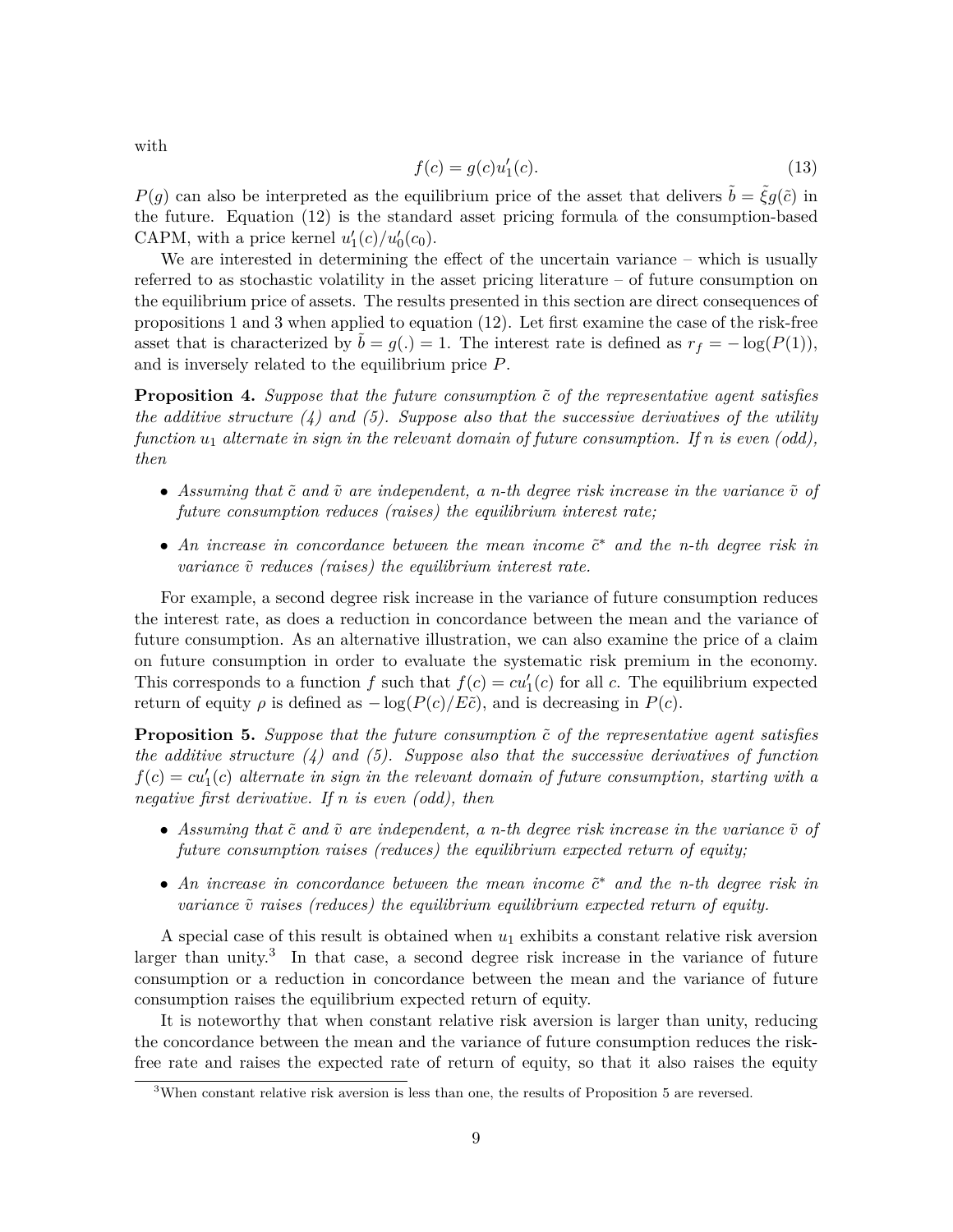premium. This is linked to a recent observation by Tinang (2017). This author proposes a generalization of the long-run risk model of Bansal and Yaron (2004) in which the shocks on the trend of consumption growth and the shock on its volatility are negatively correlated. It generates a third degree increase in consumption risk (negative skewness), yielding the above mentioned consequences on asset prices. This can contribute to solve the standard asset pricing puzzle.

### **5 A final remark**

In this paper, we have characterized the impact of the uncertainty surrounding the variance of consumption on expected utility and asset prices. A crucial element of our analysis is the additive structure of the lottery, which is assumed to be the sum of independent and identically distributed zero-mean risks. The uncertainty is about the number *v* of risks contained in this lottery. The additive structure of the uncertainty affecting the variance implies that that a n-th risk increase in  $\tilde{v}$  does not affect the  $2n-1$  moments of the lottery.<sup>4</sup> For example, It is easy to verify that, given (5), we have

$$
E\tilde{x}_v^3 = vE\tilde{\varepsilon}^3. \tag{14}
$$

Because this conditional expectation is linear in *v*, it implies that a second degree risk increase in  $\tilde{v}$  does not affect the third unconditional moment of  $\tilde{x}_{\tilde{v}}$ .

The structure of the problem is different if we would consider a multiplicative version of the lottery where equation (5) would be replaced by the following specification:

$$
\tilde{x}_v = \sqrt{v}\tilde{\varepsilon},\tag{15}
$$

with  $E\tilde{\varepsilon} = 0$  and  $E\tilde{\varepsilon}^2 = 1$ , and where  $\tilde{v}$  and  $\tilde{\varepsilon}$  are independent. This multiplicative specification is standard in the long-run risk literature initiated by Bansal and Yaron (2004) for example. But it is not true in general that a n-th degree risk increase in  $\tilde{v}$  preserves the  $2n-1$ first moments of  $\tilde{x}_{\tilde{v}}$ . For example, it is immediate that in the multiplicative specification (15), we have that

$$
E\tilde{x}_v^3 = v^{3/2} E\tilde{\varepsilon}^3. \tag{16}
$$

Because this is a convex function of  $v$ , a second degree risk increase in  $v$  yields an increase (reduction) in the skewness of  $\tilde{x}_{\tilde{v}}$  if  $\tilde{\varepsilon}$  is positively (negatively) skewness. It is thus generally not true in general that a Rothschild-Stiglitz increase in risk in the variance of a random variable yields a 2n-th degree risk increase in that random variable. This illustrates the key role of the additive risk specification (5) of the results presented in this paper.

<sup>&</sup>lt;sup>4</sup>It is a direct consequence of Proposition 1. It can also be demonstrated from the main result in Packwood (2012) who provides an analytical formula to evaluate the moments of the sum of i.i.d. random variables.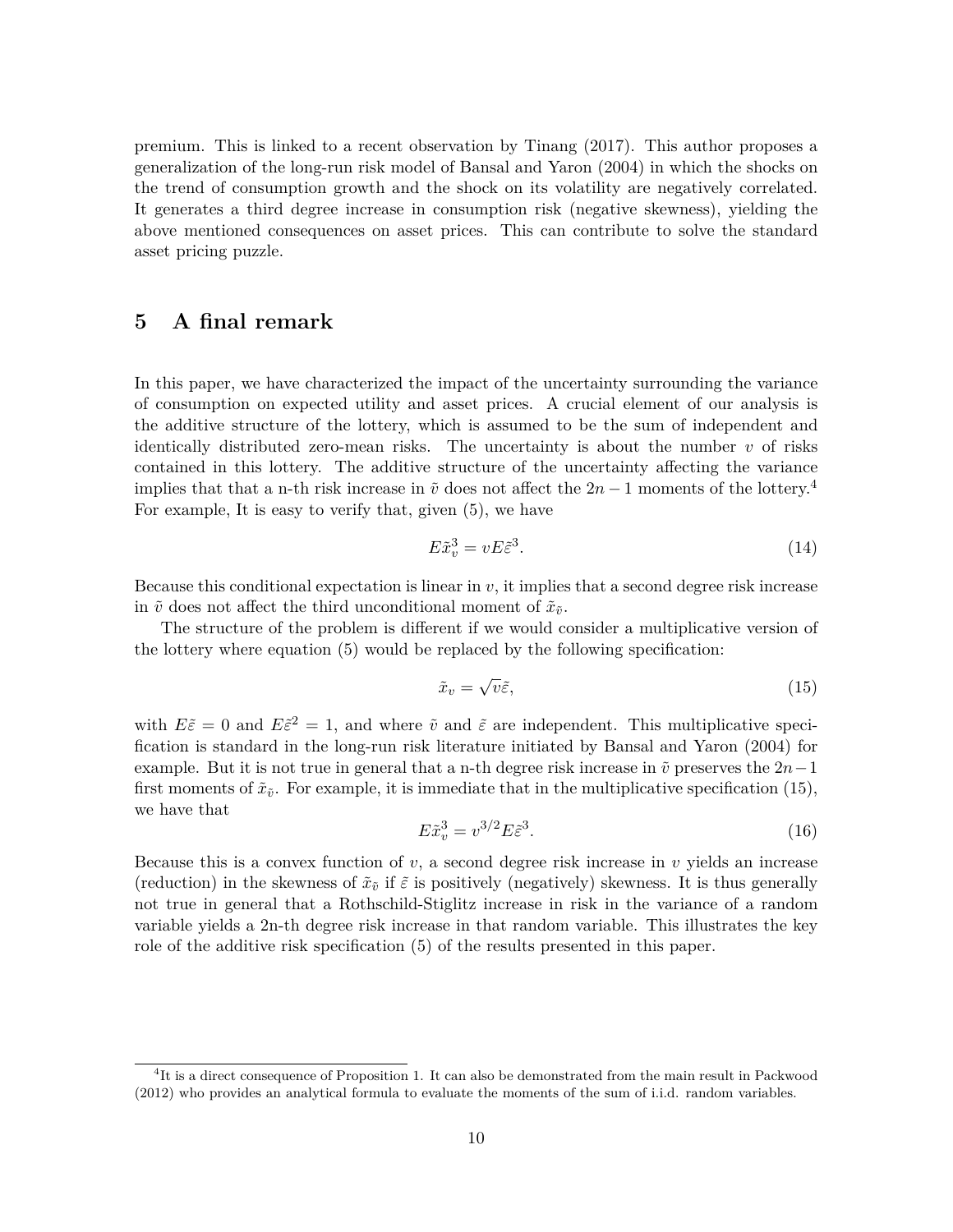#### **Appendix**

#### **Appendix 1: Proof of Theorem 1**

Suppose that the initial probability distribution of  $\tilde{v}$  is given by  $(p_0, p_1, ..., p_V)$ , with  $p_i =$  $Pr[\tilde{v} = v_i]$ , whereas the final distribution is  $(q_0, q_1, ..., q_V)$ . For all  $v \in \{0, ..., V\}$ , and for all  $n \in \mathbb{N}_0$ , let us define

$$
P^{n}(v) = \sum_{i=0}^{v} P^{n-1}(i), \qquad Q^{n}(v) = \sum_{i=0}^{v} Q^{n-1}(i), \qquad (17)
$$

where  $P^0(i)$  and  $Q^0(i)$  are respectively equal to  $p_i$  and  $q_i$ . Let us define function  $h(.,0): \mathbb{N} \to$ R as follows:

$$
h(v,0) = Eu\left(\tilde{c}^* + \tilde{x}_v\right). \tag{18}
$$

We can then define recursively functions  $h(., n)$  for any integer *n* in such a way that for all  $v \in \mathbb{N},$ 

$$
h(v, n) = h(v + 1, n - 1) - h(v, n - 1).
$$
\n(19)

In fact, the finite-difference function  $f(., n)$  plays the same role as the n-th derivative of *f* if *v* would be a continuous variable. We are interested in signing the difference in expected utility generated by the shift in distribution of  $\tilde{v}$  from  $(p_0, ..., p_V)$  to  $(q_0, ..., q_V)$ . It is defined as follows:

$$
\Delta EU = E_q u(\tilde{c}) - E_p u(\tilde{c}) = \sum_{v=0}^{V} (q_v - p_v) h(v, 0).
$$
\n(20)

By definition of functions  $h(., 1)$ ,  $P<sup>n</sup>$  and  $Q<sup>n</sup>$ , this implies that

$$
\Delta EU = h(V+1,0) \left( Q^1(V) - P^1(V) \right) - \sum_{v=0}^{V} h(v,1) \left( Q^1(v) - P^1(v) \right). \tag{21}
$$

proceeding by recursion, we obtain more generally that

$$
\Delta EU = \sum_{k=1}^{n} (-1)^{k-1} h(V+1, k-1) \left( Q^{k}(V) - P^{k}(V) \right)
$$

$$
+ (-1)^{n} \sum_{v=0}^{V} h(v, n) \left( Q^{n}(v) - P^{n}(v) \right). \tag{22}
$$

This equation is the discrete equivalent version of the traditional integration by part equation that is ubiquitous in stochastic dominance theory (see for example Ekern (1980)). The following lemma is a direct consequence of this equation combined with Definition 1.

**Lemma 1.** *Any n-th degree risk increase in the variance*  $\tilde{v}$  *increases (reduces)* EU if and *only if*  $(-1)^n h(., n)$  *is positive (negative).* 

Let us now define the sequence of functions  $g(., v, k) : \mathbb{R} \to \mathbb{R}$  as follows:

$$
g(z, v, 0) = Eu(z + \tilde{c}^* + \tilde{x}_v)
$$
\n
$$
(23)
$$

$$
g(z, v, k) = Eg(z + \tilde{\varepsilon}, v, k - 1) - g(z, v, k - 1), \qquad k = 1, 2, 3, ... \qquad (24)
$$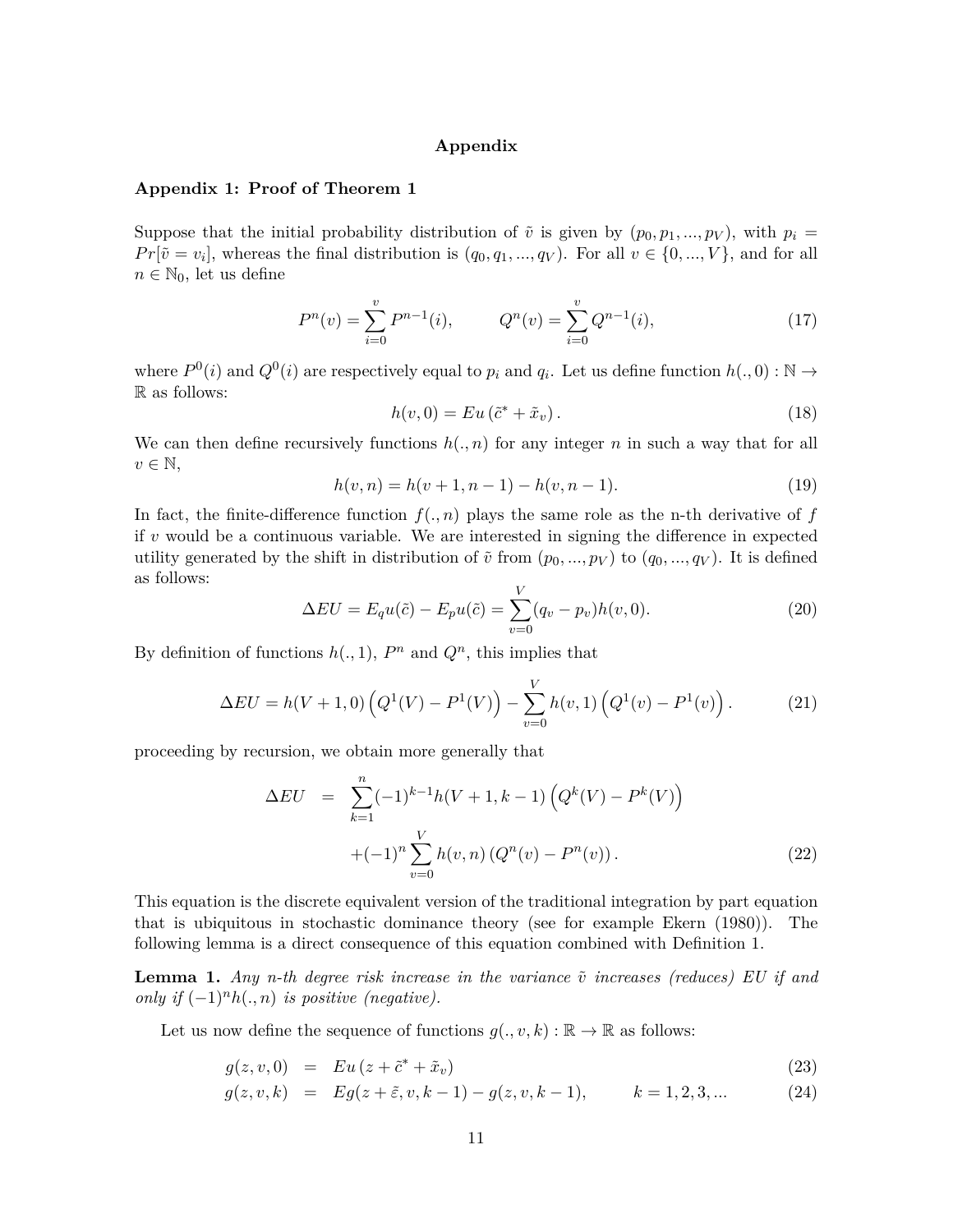This implies that

$$
g(0, v, k) = h(v, k),
$$
\n(25)

for all  $(v, k) \in \mathbb{N}^2$ . Observe also that for all  $k \in \mathbb{N}_0$ , we have that

$$
g^{(i)}(z,v,k) = Eg^{(i)}(z+\tilde{\varepsilon},v,k-1) - g^{(i)}(z,v,k-1),
$$
\n(26)

where  $g^{(i)}$  is the ith order derivative of *g* with respect to *z*. Now, observe that, by Jensen's inequality,  $g^{(i)}(., v, k)$  is positive (negative) if and only if  $g^{(i+2)}(., v, k-1)$  is positive (negative). By recursivity, this implies that  $h(v, n) = g(0, v, n)$  is positive (negative) if and only if  $g^{(2n)}(.,v,0)$  is positive (negative). By equation (23), this is true if and only if  $u^{(2n)}(.)$  is positive (negative). This result is summarized in the following lemma.

**Lemma 2.** *Assume that*  $u$  *is*  $2n$  *times differentiable. Function*  $h(., n)$  *is positive (negative) if and only if*  $u^{(2n)}(.)$  *is positive (negative).* 

Combining these two lemmata implies that any n-th degree risk increase in the variance  $\tilde{v}$  increases (reduces) EU if and only if  $(-1)^n u^{(2n)}(.)$  is positive (negative). From Ekern (1980), this means that a n-th degree risk increase in the variance  $\tilde{v}$  generates a 2*n*-th degree risk increase in consumption  $\tilde{c}$  if  $n$  is an even number, and it generates a  $2n$ -th degree risk reduction in consumption  $\tilde{c}$  if  $n$  is an odd number. This completes the proof of Proposition 1.  $\blacksquare$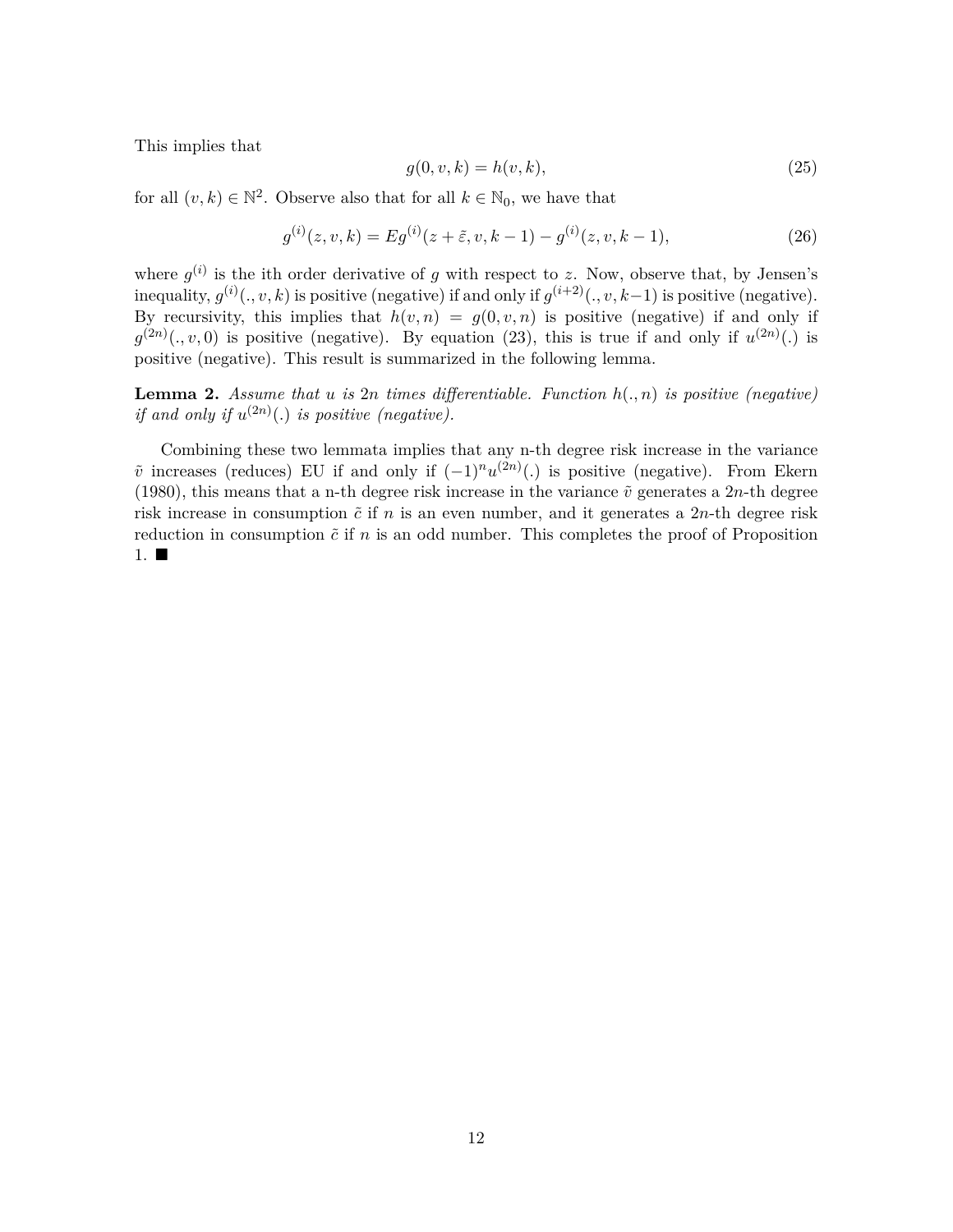**Fourth degree increase in consumption risk**



Figure 2: Example of a second degree increase in variance risk.

| initial probability | final probability |
|---------------------|-------------------|
|                     | 1/32              |
| 1/8                 |                   |
| 1/4                 | 15/32             |
| 1/4                 |                   |
| 1/4                 | 15/32             |
| 1/8                 |                   |
|                     | 1/32              |
|                     |                   |

Table 1: The second degree increase in variance risk described in Figure 5 generates a 4th degree increase in consumption risk. Illustration of Proposition 1 with  $\tilde{\varepsilon} \sim (-1, 1/2; +1, 1/2)$ and  $\tilde{c}^* = 3$ . The initial distribution of  $\tilde{v}$  is  $(1, 1/2; 2, 1/2)$ . Its final distribution undergoes a second degree risk increase to  $(1,3/4;3,1/4)$ . Individuals with  $u^{(4)}$  negative dislike this shift in distribution.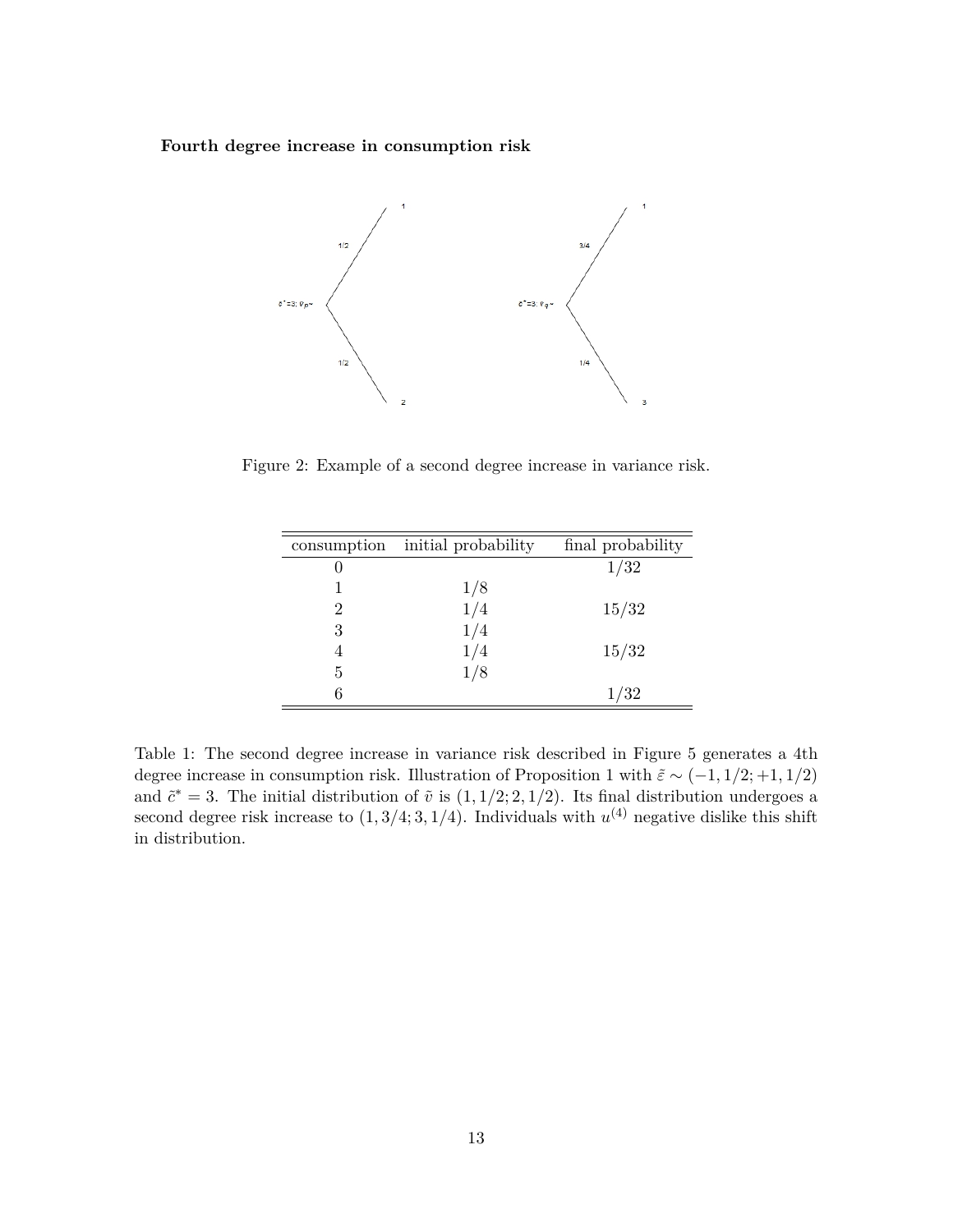**Sixth degree reduction in consumption risk**



Figure 3: Example of a third degree increase in variance risk.

| initial probability | final probability |
|---------------------|-------------------|
| 1/32                |                   |
|                     | 3/16              |
| 15/32               |                   |
|                     | 10/16             |
| 15/32               |                   |
|                     | 3/16              |
| 1/32                |                   |
|                     |                   |

Table 2: The third degree increase in variance risk described in Figure 5 generates a 6th degree reduction in consumption risk. Illustration of Proposition 1 with  $\tilde{\varepsilon} \sim (-1, 1/2; +1, 1/2)$  and  $\tilde{c}^* = 3$ . The initial distribution of  $\tilde{v}$  is  $(1, 3/4; 3, 1/4)$ . Its final distribution undergoes a third degree risk increase to  $(0, 1/4; 2, 3/4)$ . Individuals with  $u^{(6)}$  negative like this shift in distribution.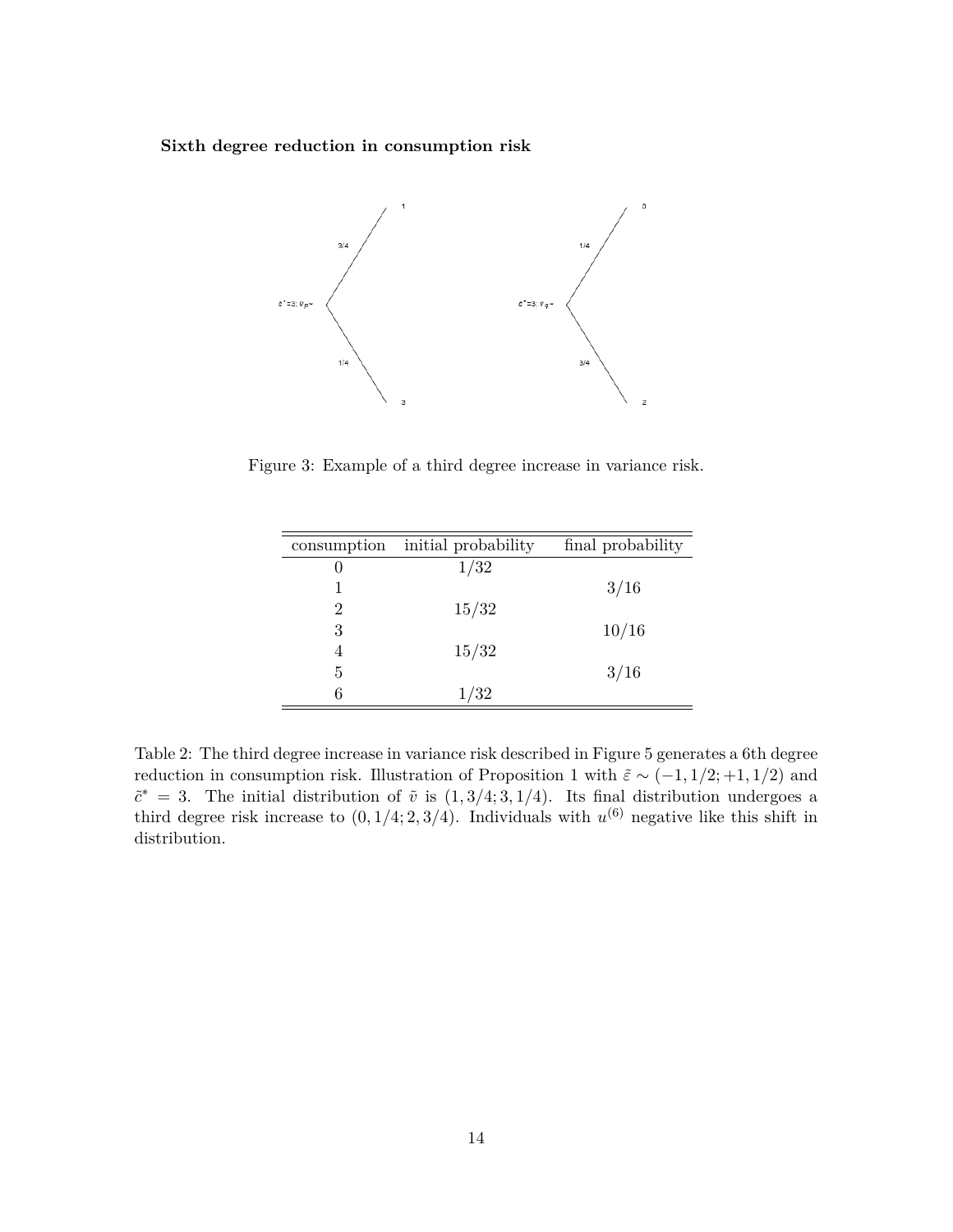**Eight degree increase in consumption risk**



Figure 4: Example of a second degree risk increase in the variance  $\tilde{\theta}$  of the variance  $\tilde{v}$ .

| consumption | initial probability | final probability |
|-------------|---------------------|-------------------|
| 0           |                     | 1/128             |
| 1           | 1/16                |                   |
| 2           |                     | 28/128            |
| 3           | 7/16                |                   |
| 4           |                     | 70/128            |
| 5           | 7/16                |                   |
| 6           |                     | 28/128            |
|             | 1/16                |                   |
| 8           |                     | 1/128             |
|             |                     |                   |

Table 3: A fourth degree increase in variance risk generates a 8th degree risk increase in consumption. It is obtained by a second degree risk increase in the variance  $\tilde{\theta}$  of the variance *v*̃, as described in Figure 5. It is therefore also an illustration of Proposition 2 with  $\tilde{\varepsilon} \sim \tilde{\eta} \sim$  $(-1, 1/2; +1, 1/2), \tilde{c}^* = 4$ , and  $\tilde{v}^* = 2$ . The initial distribution of  $\tilde{\theta}$  is degenerated at 1. Its final distribution undergoes a second degree risk increase to (0*,* 1*/*2; 2*,* 1*/*2). Individuals with  $u^{(8)}$  negative dislike this shift in distribution.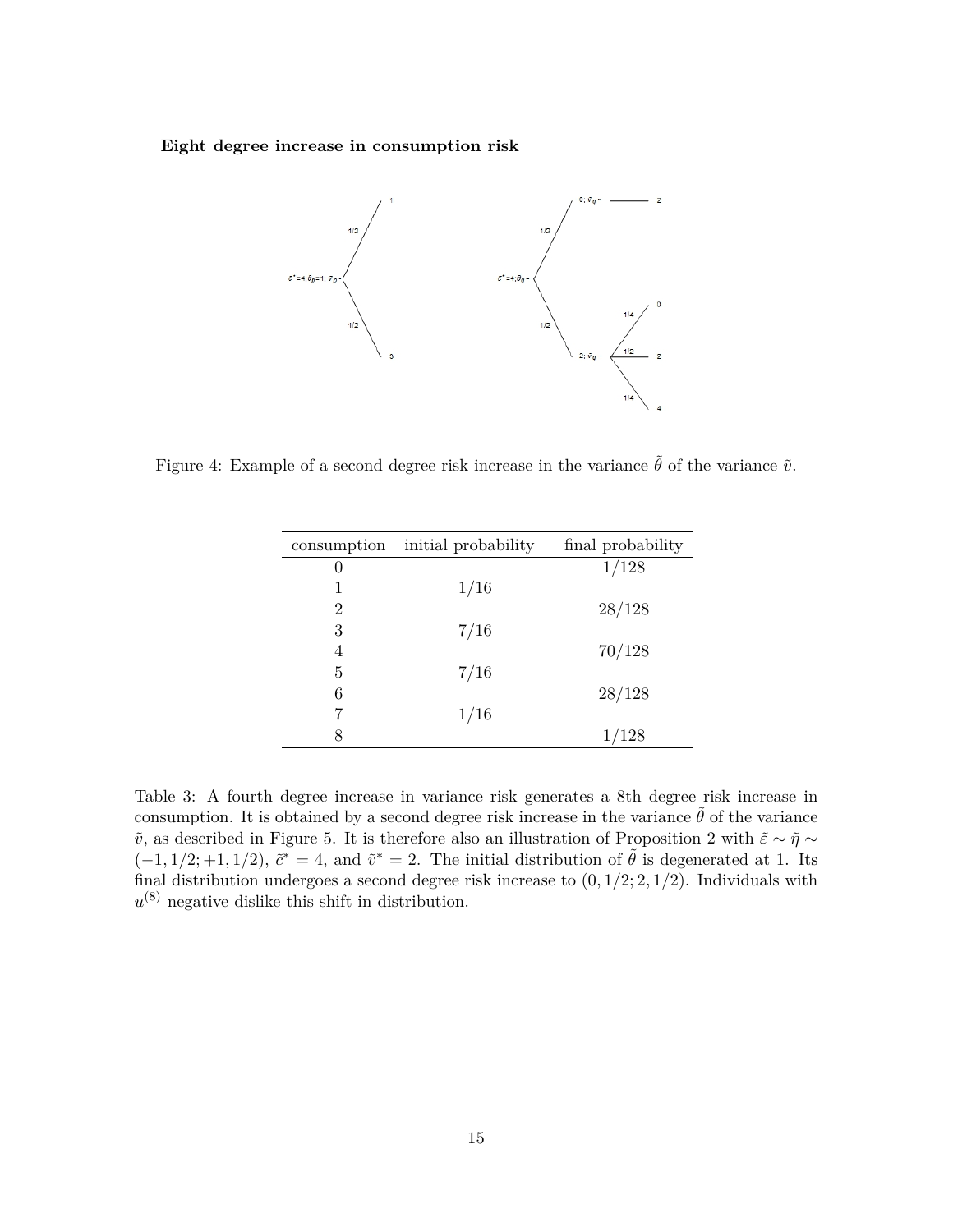**Third degree increase in consumption risk**



Figure 5: Example of an increase in concordance between the mean income and the first degree risk in variance. We assume that  $\tilde{z} = 1 - \tilde{v}$ . The initial and final distributions of  $(\tilde{c}^*, \tilde{z})$  are as in Figure 1, with  $c_1^* = 1$ ,  $c_2^* = 2$ ,  $z_1 = 0$ ,  $z_2 = 1$ ,  $p_{11} = p_{12} = 1/6$ ,  $p_{21} = p_{22} = 1/3$  and  $\Delta p = 1/6.$ 

| consumption initial probability | final probability |
|---------------------------------|-------------------|
| 1/12                            | 2/12              |
| 4/12                            | 1/12              |
| $\frac{5}{12}$<br>2/12          | 8/12              |
|                                 | 1/12              |

Table 4: The increase in concordance between the mean income and the first degree risk in variance described in Figure 5 yields a third degree increase in consumption risk. We assume that  $\tilde{\varepsilon} \sim (-1, 1/2; , +1, 1/2)$ . Individuals with  $u^{(3)}$  positive dislike this shift in distribution.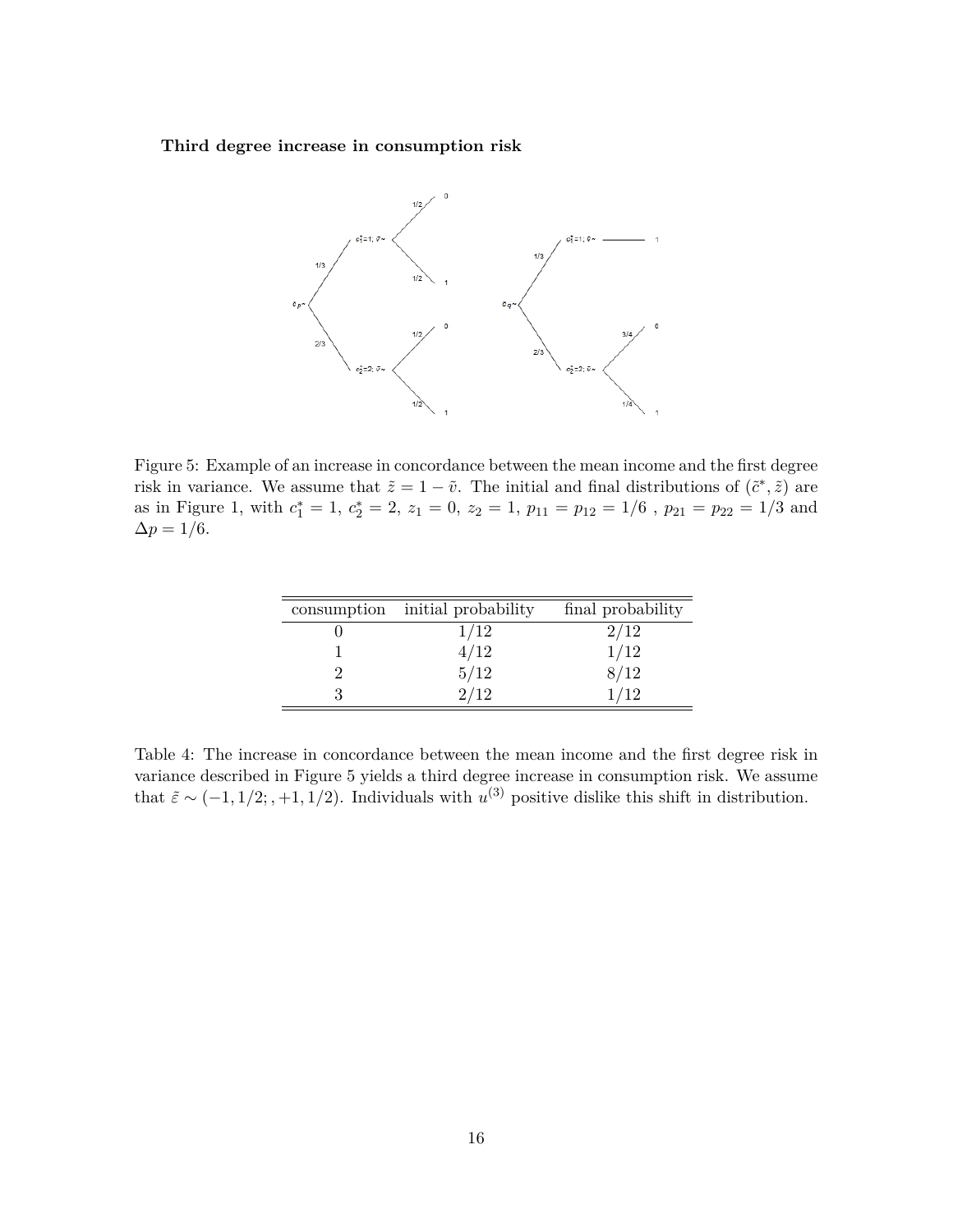**Fifth degree reduction in consumption risk**



Figure 6: An increase in concordance between the mean income and the second degree risk in variance. We assume that  $\tilde{v}$  |  $z_1$  equals 1 with certainty, and  $\tilde{v}$  |  $z_2$  is distributed as  $(0, 1/2; 2, 1/2)$ . The initial and final distributions of  $(\tilde{c}^*, \tilde{z})$  are as in Figure 1, with  $c_1^* = 2$ ,  $c_2^* = 3$ ,  $p_{11} = p_{12} = p_{21} = p_{22} = 1/4$ ,  $\Delta p = 1/4$ .

| consumption | initial probability | final probability |
|-------------|---------------------|-------------------|
|             | 1/32                |                   |
|             | 5/32                | 5/16              |
|             | 10/32               |                   |
| 3           | 10/32               | 10/16             |
|             | $5/32\,$            |                   |
| 5           | 1/32                | 1/16              |

Table 5: The increase in concordance between the mean income and the second degree risk in variance described in Figure 5 yields a fifth degree reduction in consumption risk. We assume that  $\tilde{\varepsilon}$  is distributed as  $(-1, 1/2; +1, 1/2)$ . Individuals with  $u^{(5)}$  positive like this shift in distribution.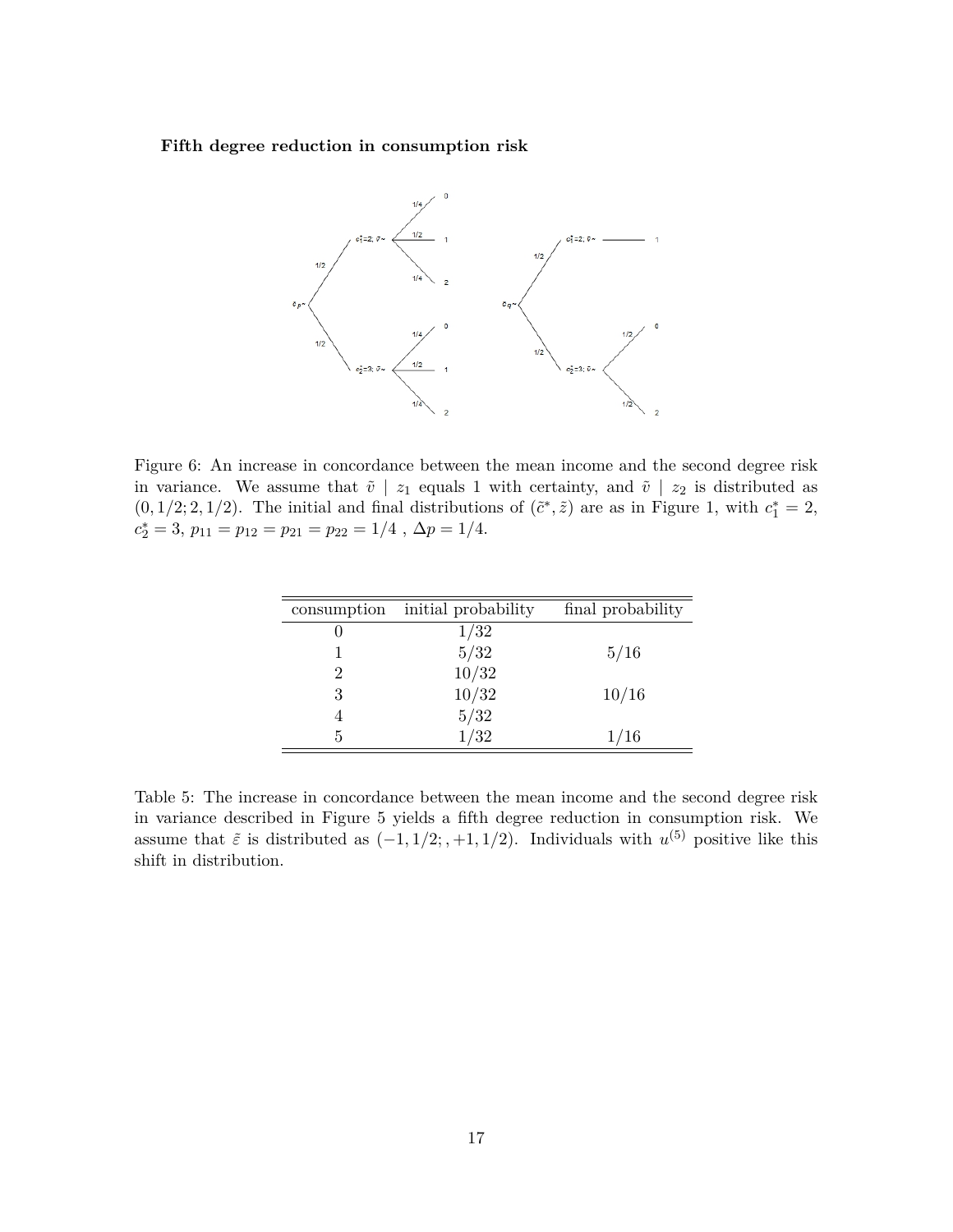## **References**

- Atkinson, A. and F. Bourguignon (1982): "The comparison of multi-dimensioned distributions of economic status," *Review of Economic Studies*, 49, 183–201.
- Bansal, R. and A. Yaron (2004): "Risks For the Long Run: A Potential Resolution of Asset Pricing Puzzles," *Journal of Finance*, 59, 1481–1509.
- BOLLERSLEV, T., G. TAUCHEN, AND H. ZHOU (2009): "Expected stock returns and variance risk premia," *Review of Financial Studies*, 22, 4463–4492.
- CRAINICH, D., L. EECKHOUDT, AND A. TRANNOY (2013): "Even (Mixed) Risk Lovers are Prudent," *American Economic Review*, 103, 1529–1535.
- DECK, C. AND H. SCHLESINGER (2014): "Consistency of Higher Order Risk Preferences," *Econometrica*, 82, 1913–1943.
- Drechsler, I. and A. Yaron (2011): "What's vol got to do with it," *Review of Financial Studies*, 24, 1–45.
- Ebert, S. (2013): "Even (Mixed) Risk Lovers are Prudent: Comment," *American Economic Review*, 103, 1536–1537.
- EECKHOUDT, L., C. GOLLIER, AND T. SCHNEIDER (1995): "Risk aversion, prudence and temperance: A unified approach," *Economic Letters*, 48, 331–336.
- EECKHOUDT, L. AND H. SCHLESINGER (2006): "Putting risk in its proper place," *American Economic Review*, 96, 280–289.
- EECKHOUDT, L., H. SCHLESINGER, AND I. TSETLIN (2009): "Apportioning of risks via stochastic dominance," *Journal of Economic Theory*, 144, 994–1003.
- Ekern, S. (1980): "Increasing Nth degree risk," *Economic Letters*, 6, 329–333.
- Epstein, L. and S. Tanny (1980): "Increasing generalized correlation: A definition and some economic consequences," *Canadian Journal of Economics*, 13, 16–34.
- GOLLIER, C. (2017): "Stochastic volatility implies fourth-degree risk dominance: Applications to asset pricing," TSE working paper.
- GOLLIER, C. AND J. PRATT (1996): "Risk vulnerability and the tempering effect of background risk," *Econometrica*, 64, 1109–1124.
- Kimball, M. (1993): "Standard risk aversion," *Econometrica*, 61, 589–611.
- Packwood, D. M. (2012): "Moments of sums of independent and identically distributed random variables," Dpt of Chemistry, Kyoto University.
- Tauchen, G. (2011): "Stochastic volatility in general equilibrium," *Quarterly Journal of Finance*, 1, 707–731.